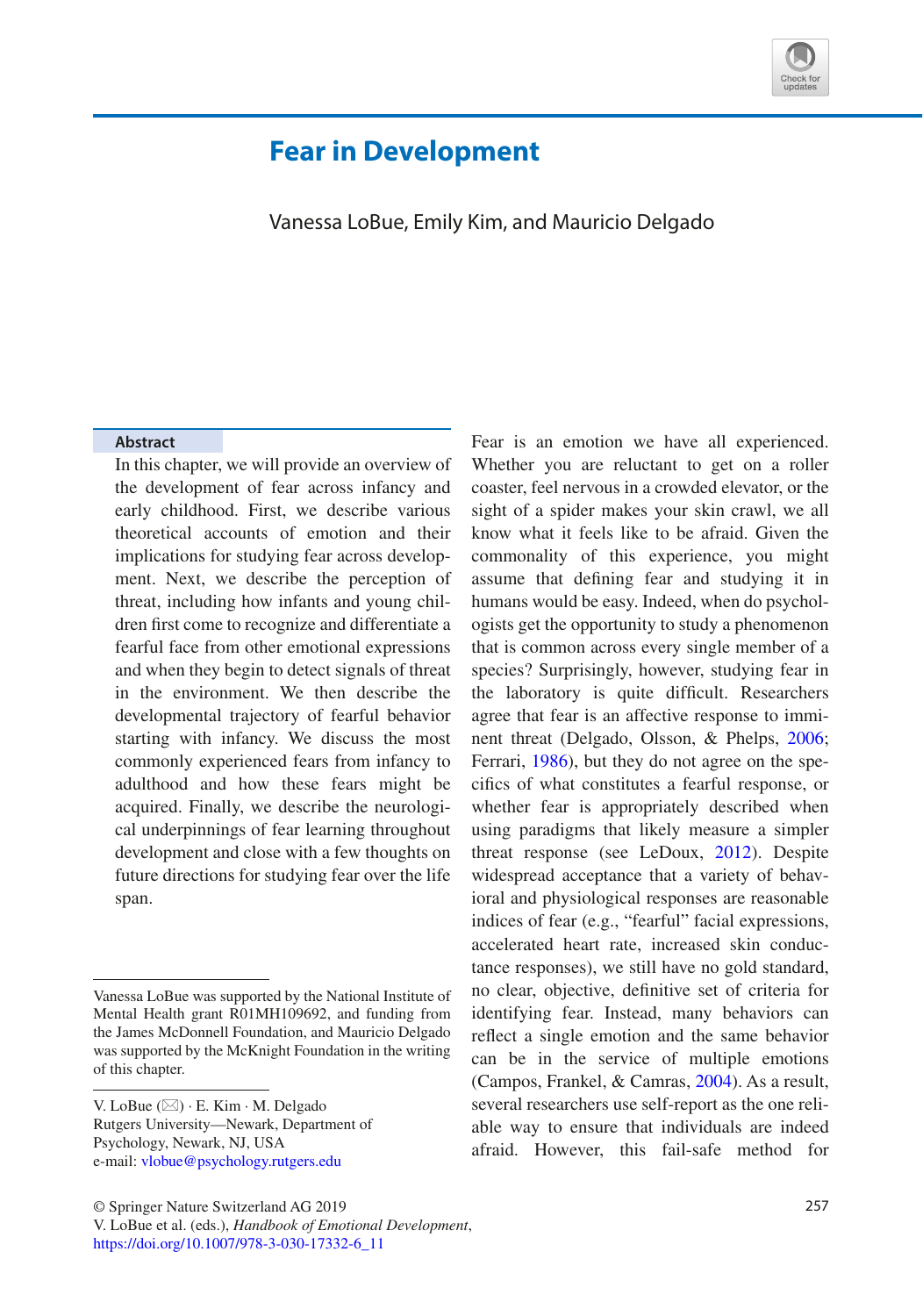identifying fear poses a problem if your participants have difficulty using language to describe their emotions (like toddlers), or if they cannot use language at all (like infants). So how then do we study fear over the course of development, especially in the first few years of life?

The ongoing debate about defining fear and its requisite behaviors has resulted in various theoretical frameworks for the study of emotion, each with different implications for identifying fear across development. The classic and most popular theory in social psychology is discrete emotions theory (DET), which postulates that a fixed set of "basic" emotions—including fear—are discrete, natural kinds. These basic emotions are innate, evolutionary adaptations to specific environmental challenges, and each has a distinct physiology and dedicated brain circuitry (e.g., Ekman & Cordaro, [2011;](#page-20-2) Izard, [2007;](#page-21-0) Panksepp, [2007](#page-24-0)). The state of a basic emotion like fear would produce a narrow set of stereotyped responses that are highly intercorrelated and unique from other emotions. In infants and young children, this set of responses includes fearful facial expressions (e.g., raised eyebrows and eyelids, mouth gaping open), crying or negative vocalizations, physiological changes such as accelerated heart rate, and behavioral avoidance (Izard, [2007\)](#page-21-0). For some researchers, the requisite set of responses is also accompanied by the subjective feeling of fear (e.g., Ekman & Friesen, [1971](#page-20-3)), which would allow researchers to infer emotional experiences based on facial expressions and other behavioral indices (for review, see Lewis, [2013](#page-22-1)). Based on the similarity of fearful facial expressions in adults from different cultures, evidence of a spontaneous "fear face" in infants as young as 2 months of age, and stereotyped fear responses in animals when specific brain regions are stimulated, some researchers claim that fear is one of our basic and universal emotions, emerging early in development (Ekman, [1993](#page-20-4); Ekman & Friesen, [1971;](#page-20-3) Izard, [1990](#page-21-1), [1994](#page-21-2); Izard, Heubner, Risser, McGinnes, & Dougherty, [1980;](#page-21-3) Panksepp, [2008](#page-24-1); Reissland, Francis, Mason, & Lincoln, [2011](#page-24-2)).

In contrast to the discrete emotions approach, *emergent* theories—which we use as an umbrella

term for constructivist, dimensional, and appraisal views—characterize fear as a process instead of a state (Coan, [2010;](#page-19-1) Lewis & Douglas, [1998\)](#page-22-2). In the early stages of the process, subcortical brain regions (e.g., amygdala) are activated and accompanied by autonomic arousal which prepares the body for action. In subsequent stages, physiological changes in the body (accelerated heart rate, sweating, etc.) and additional information about the stimulus and its context are represented in the prefrontal cortex, allowing for comparison of previous events with the present situation (Cunningham & Zelazo, [2007](#page-20-5), [2009\)](#page-20-6). Fear emerges as a discrete emotion late in the process when early information is combined with interpretations of the environment and predictions about the future (Barrett, [2006;](#page-19-2) Clore & Ortony, [2000;](#page-19-3) Coan, [2010](#page-19-1); Cunningham, Dunfield, & Stillman, [2013](#page-20-7); Lewis & Douglas, [1998\)](#page-22-2). At this point, individuals might display fearful facial expressions and vocalizations, show behavioral avoidance, and experience the subjective feeling of fear.

These two opposing theories differ in the predictions they would make about what fear might look like over the course of development. According to discrete accounts, activation of fear should elicit a number of stereotypical responses that are common across individuals and highly correlated. In contrast, according to emergent theories, the process of emotional expression is sufficiently flexible to stop short of fear. A sudden change in the environment, for example, might elicit elevated physiological responses, but the process would terminate if later appraisals dismiss the potential threat (Clore & Ortony, [2000;](#page-19-3) Coan, [2010](#page-19-1)). Thus, no single measure except the subjective feeling of fear—necessarily implicates fear. Indeed, neural responses in the amygdala and accelerated heart rate, for example, can be elicited by changes in arousal and are associated with other feelings, including anger and happiness, and contextual situations (Coan, [2010;](#page-19-1) Kagan, [1988\)](#page-21-4). Moreover, people show a wide range of individual differences in expressions of fear, and research suggests that various fear measures are not strongly intercorrelated (Barrett, [2006](#page-19-2); Coan, [2010](#page-19-1)). Thus, researchers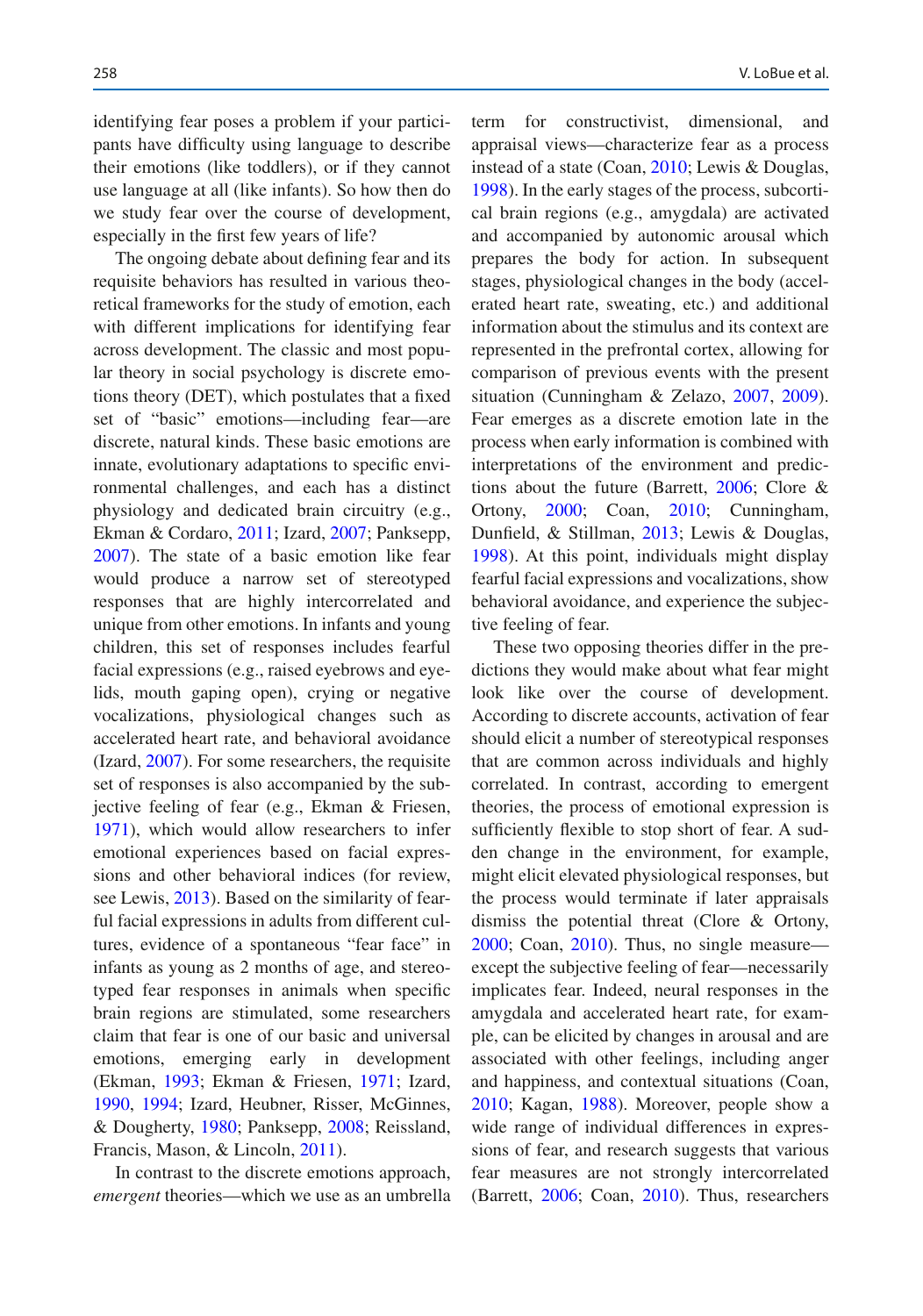adopting an emergent view require several converging measures to infer fear, absent the participant's report of feeling afraid (Barrett, [2006;](#page-19-2) Buss, [2011](#page-19-4)).

The two views also differ regarding the expected age at which infants might display fear. Again, the discrete emotions theory expects evidence of fear in very young infants because the suite of fearful responses could require only the activation of the requisite neural circuits, which are functional early in life since they are relatively automatic and evolutionarily conserved. In contrast, the emergent account expects a more protracted developmental trajectory because the subjective feeling of fear requires evaluation of contextual information, specifically an evaluation of imminent threat. In this account, discrete emotions such as fear are not present early in development. Instead, expressions of distress in young infants reflect only general negative affect. As infants acquire the ability to represent more contextual information, negative emotions would become increasingly differentiated and discrete (Camras, [2011](#page-19-5); Lazarus, [1991](#page-22-3); Lewis & Douglas, [1998](#page-22-2); Sroufe, [1997\)](#page-25-0).

Although the debate between DET and emergent theories dominates the areas of social psychology and affective neuroscience, the developmental literature has two additional approaches—the functionalist and dynamic systems perspectives—that often guide the design of developmental research. Functionalists conceptualize emotions by the potential adaptive functions that they serve. According to this perspective, no single outcome measure (e.g., like facial expressions for DET) is necessarily privileged in determining whether a behavior is emotional, and, instead, the presence or absence of an emotion is determined by whether an event has significance to the individual. In contrast, a dynamic systems approach does not make assumptions about, or privilege, the function of a particular emotion and, instead, focuses on the process by which emotions emerge across development based on context and individual difference factors (for a review of both accounts, see Witherington & Crichton, [2007](#page-25-1)). In both approaches, emotions can be viewed as a com-

plex multicomponent system in which context is crucial, suggesting a potential fit with emergent perspectives. However, like DET, many functionalists view emotion as a system that evolved to cope with recurrent environmental challenges, and thus the functionalist approach could also be used alongside a broader discrete emotions per-spective (e.g., Keltner & Gross, [1999](#page-21-5)).

In the following review, we take an emergent perspective, demonstrating that over the course of development, infants first recognize and express general negative affect, and the expression of fear and other discrete negative emotions develops slowly with concurrent changes in cognition and experience. We review the developmental trajectory of normative fears, defining a normative fear as a response to imminent threat that should increase as the proximity of the threat increases. These normative fears are different from clinical fears or phobias which are unreasonable or excessive responses that interfere with daily life and are not necessarily proportional to the proximity of the threat (Broeren, Lester, Muris, & Field, [2011;](#page-19-6) Lang, Davis, & Öhman, [2000\)](#page-22-4). Consistent with this definition and fitting most closely with a process-based approach to emotion, we discuss the role of both situational context and individual differences in the expression and acquisition of fear throughout life and emphasize how a continuous developmental approach that makes use of multiple measures across varying contexts might be the most useful way of helping researchers understand the development of fear across the life span.

#### **Perception of Fear**

Given that we define fear as a response to imminent threat, an individual must detect the presence of a potentially threatening stimulus (usually indexed by attention to angry faces) and recognize the stimulus' threatening or emotional valence (usually indexed by attention to fearful faces) in order to experience and express fear. In the following section, we first describe how infants and young children come to recognize emotionally valenced stimuli—and fearful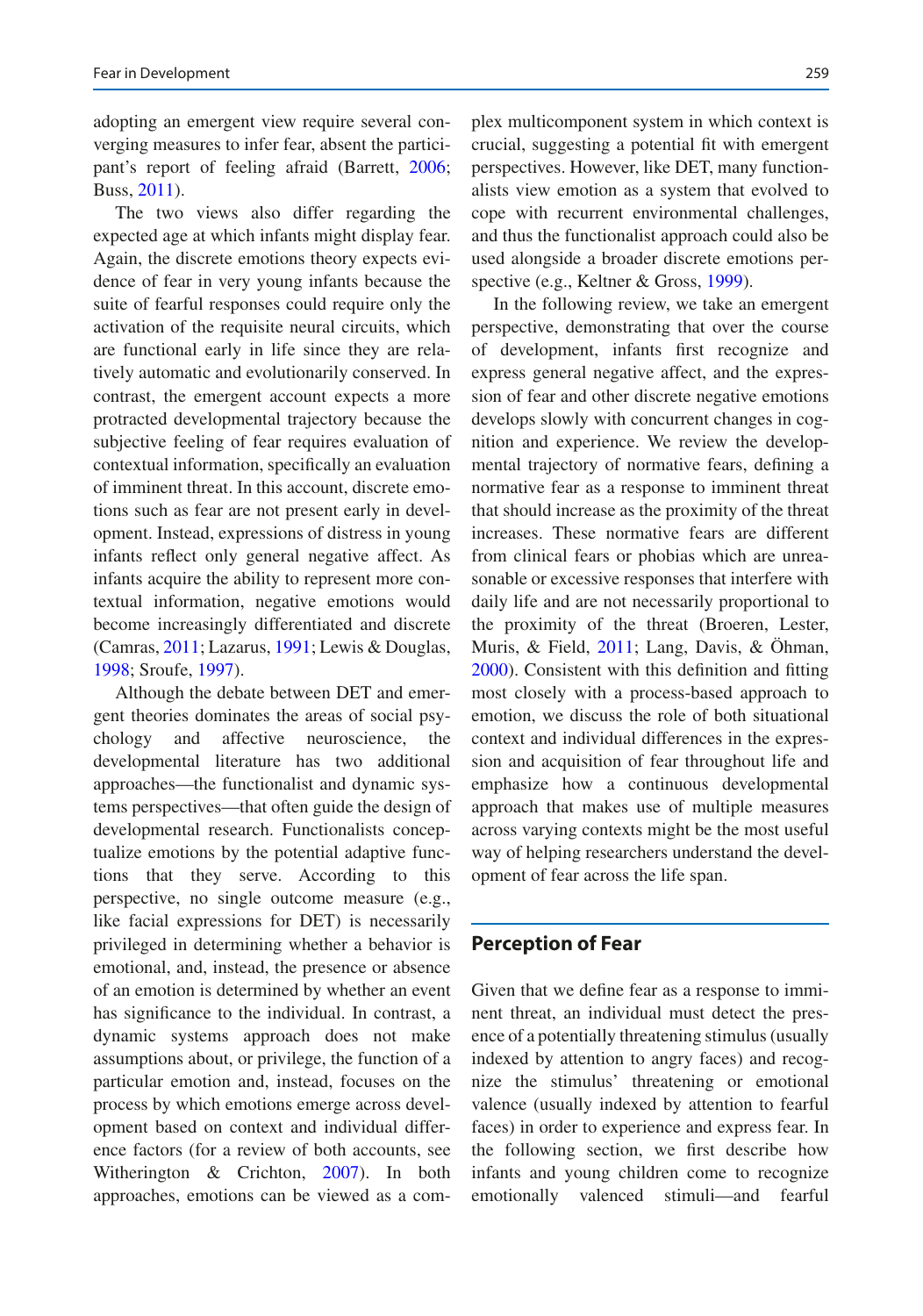expressions in particular—in the first few years of life. We then review the literature on the detection of threatening stimuli, including both social and non-social threats, and its implications for the development of fear and anxiety over the life span.

#### **Perception and Recognition of Fear**

Emotion perception begins very early in life. In fact, there is evidence that infants can differentiate between several emotional expressions, including happy, sad, and surprised faces, only hours after birth (Field, Woodson, Greenberg, & Cohen, [1983\)](#page-21-6), and that they can discriminate between other discrete emotional expressions shortly thereafter (Barrera & Maurer, [1981;](#page-19-7) Farroni, Menon, Rigato, & Johnson, [2007;](#page-20-8) Young-Browne, Rosenfeld, & Horowitz, [1977\)](#page-25-2). By the age of 4–5 months, infants differentiate between specific negatively valenced emotions, such as fear, sadness (Serrano, Iglesias, & Loeches, [1992\)](#page-24-3), and anger (Schwartz, Izard, & Ansul, [1985](#page-24-4)), and further, their ability to categorize emotional expressions becomes even more refined in the second half of the first year. By 6–7 months of age, infants can categorize a number of variable expressions as the same emotion (Nelson, Morse, & Leavitt, [1979](#page-23-0)) and even detect category boundaries between faces when they are slowly morphed from one emotion to another (Kotsoni, de Haan, & Johnson, [2001\)](#page-21-7).

Although infants show evidence that they can categorize various emotional expressions early in infancy, it is likely that this discrimination is based on categorical differences between the features of each facial expression and that infants are unable to interpret the emotional meaning associated with a fearful or threatening face before 5–7 months of age. For example, while very young infants differentiate between fearful and other facial expressions in the first few months of life, infants do not appear to *respond* differentially to fearful faces before 7 months of age (e.g., Peltola, Leppänen, Mäki, & Hietanen, [2009](#page-24-5)). Around 7 months, there is evidence that infants can both discriminate between various

negative emotional expressions and that they might be beginning to understand the meaning of these faces by showing a distinct *bias* for fear, allocating more attention to fearful than to happy or neutral expressions based on both looking time measures and event-related potential (ERP) responses (e.g., Leppänen, Moulson, Vogel-Farley, & Nelson, [2007;](#page-22-5) Nelson & De Haan, [1996;](#page-23-1) Peltola, Leppänen, Mäki, & Hietanen, [2009\)](#page-24-5).

While studies in adults suggest that such a bias for fearful faces is related to the processing of threat-relevant stimuli specifically, it is unclear whether this is the case for infants (Peltola, Leppänen, Mäki, & Hietanen, [2009\)](#page-24-5). One hypothesis is that differential responding to fearful faces in infancy reflects a simple novelty preference. Indeed, although infants see a large number of happy, smiling expressions early in life, parents generally refrain from expressing negative emotions to their newborns (Malatesta & Haviland, [1982](#page-22-6)), and they do not regularly express fearful expressions until their infants become capable of independent locomotion (Campos et al., [2000](#page-19-8); Serrano et al., [1992\)](#page-24-3). Further, infants with highly positive mothers show a larger bias for looking at fearful over happy faces when compared to mothers who generally exhibit less positive affect (de Haan, Belsky, Reid, Volein, & Johnson, [2004](#page-20-9)), while the opposite is true for infants of depressed mothers or mothers who generally demonstrate more negative affect (Cohn, Matias, Tronick, Connell, & Lyons-Ruth,  $1986$ ; Field,  $1992$ ), providing support for the novelty preference hypothesis.

Conversely, others have argued that the emergence of a fear bias in face perception is evidence that infants are capable of recognizing threat for the very first time. Indeed, although infants show heightened responding to fear faces by 7 months of age, they show no such preference for angry faces (Krol, Monakhov, San Lai, Ebstein, & Grossmann, [2015\)](#page-22-7) or for other novel facial expressions (Peltola, Leppänen, Palokangas, & Hietanen, [2008](#page-24-6)). Further, besides longer looking and heightened ERP responses to fearful faces, 7-month-olds (like adults) also take longer to *disengage* from a fearful face compared to a happy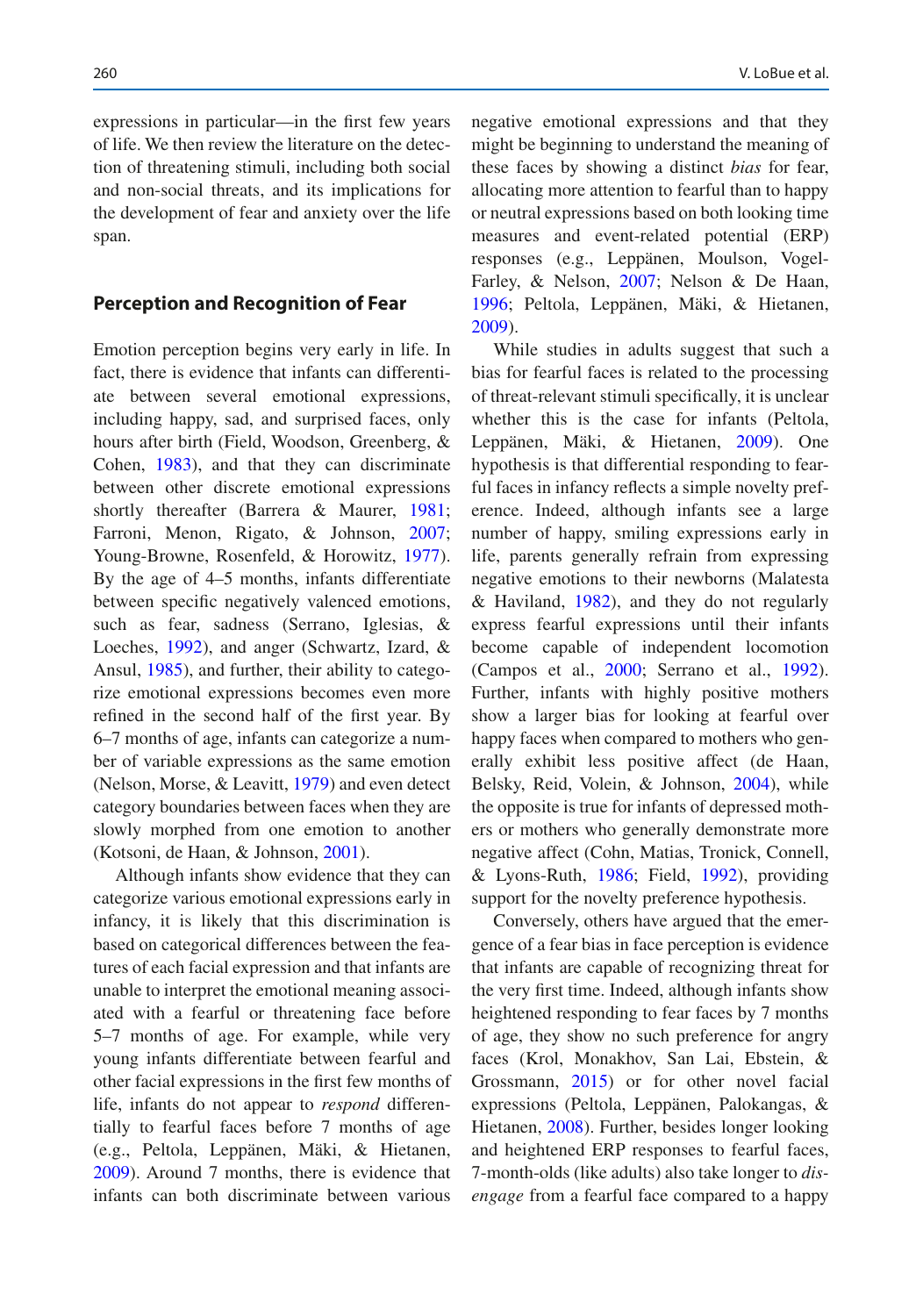face (Leppänen et al., [2010;](#page-22-8) Peltola et al., [2008;](#page-24-6) Peltola, Leppänen, Vogel-Farley, Hietanen, & Nelson, [2009\)](#page-24-7). That is, when infants are presented with an image of an emotional facial expression in the center of a screen, they have difficulty disengaging from the face if it is fearful (when compared to happy or neutral) in order to look at a probe that appears simultaneously to the right or left side of the center image. Importantly, this effect remains even when researchers control for the salience of the fearful faces' eyes, suggesting that this response cannot be explained by simple perceptual differences between the emotion categories (Peltola, Leppänen, Vogel-Farley, et al., [2009](#page-24-7)).

Although it is still unclear whether infants understand the meaning of a fearful face by 7 months of age, there is clear evidence that by 12 months, infants can interpret a fear face as a sign of threat and use this social information to guide their behavior in novel situations. For example, 12-month-olds spend less time playing with a novel toy when it is previously paired with a fearful face or voice than when paired with a happy or neutral face/voice (Mumme & Fernald, [2003](#page-23-2); Mumme, Fernald, & Herrera, [1996\)](#page-23-3). Infants of the same age also play less with a novel toy when mothers tense their grip on the infants' abdomens after the toy is presented (Hertenstein & Campos, [2001\)](#page-21-9) and move closer to their mothers when they see an experimenter pose a fearful face toward a novel object (Klinnert, [1984\)](#page-21-10).

Some researchers have argued that these behaviors are evidence for a general negativity bias, and not necessarily a bias for fear in particular, citing the adaptive value of avoiding *any* stimulus that others find unpleasant (e.g., Vaish, Grossmann, & Woodward, [2008](#page-25-3)). However, although infants do show heightened attention to all negative facial expressions, avoidance behavior is most often reported for fearful faces, even when compared to other negative emotional expressions. For example, in a classic study by Sorce, Emde, Campos, and Klinnert ([1985\)](#page-25-4), 12-month-old crawling infants were presented with a visual cliff—a glass covered surface with a shallow side and a deep side. The visual cliff was designed specifically to present infants with an ambiguous or novel situation: It gives the appearance of a dangerous drop-off, but, in reality, there is no real danger of falling. After being placed on the shallow side of the cliff, infants' mothers stood on the deep side posing one of three facial expressions—happy, sad, or fearful—and the infants were then encouraged to crawl across. The researchers reported that when mothers posed a happy face, most of the infants crossed to the deep side; when mothers posed a sad face, some of the infants crossed; and when the mothers posed a fearful face, almost *none* of the infants attempted to venture onto the deep side of the cliff. These findings suggest that while any negative facial expression can elicit avoidance behavior, a fear face elicits the most avoidance responses (Sorce et al., [1985](#page-25-4)).

It is important to note that infants' avoidance responses in the presence of a fearful face are only evident in novel situations or in response to novel stimuli; avoidance behavior is not generally evident in situations that are familiar, where infants already have experience with an object or situation. For example, although Sorce et al. [\(1985](#page-25-4)) found evidence that 12-month-olds avoid crossing an ambiguous visual cliff when their mothers pose a fearful face, Tamis-LeMonda et al. ([2008\)](#page-25-5) found that avoidance responses are only evident at ambiguous heights and not for incredibly deep or shallow drop-offs. Using a real adjustable cliff (with no safety glass), these researchers first determined what kinds of dropoffs were actually safe (e.g., 1 cm), risky (e.g., 9 cm), and impossible (e.g., 90 cm) for 18-monthold walking infants to descend. They then asked mothers to pose either happy or fearful expressions on the other side of these safe, risky, and impossible drop-offs. The researchers reported that infants only heeded their mothers' advice for risky or ambiguous (e.g., 9 cm) drop-offs: When the drop-offs were safe (e.g., 1 cm), infants descended despite their mothers' fearful faces, and, when the drop-offs were impossible (e.g., 90 cm), infants avoided descending even when their mothers encouraged them to come (Tamis-LeMonda et al., [2008](#page-25-5)). In a follow-up study, the researchers reported that the same pattern was true for 12-month-old experienced crawlers, but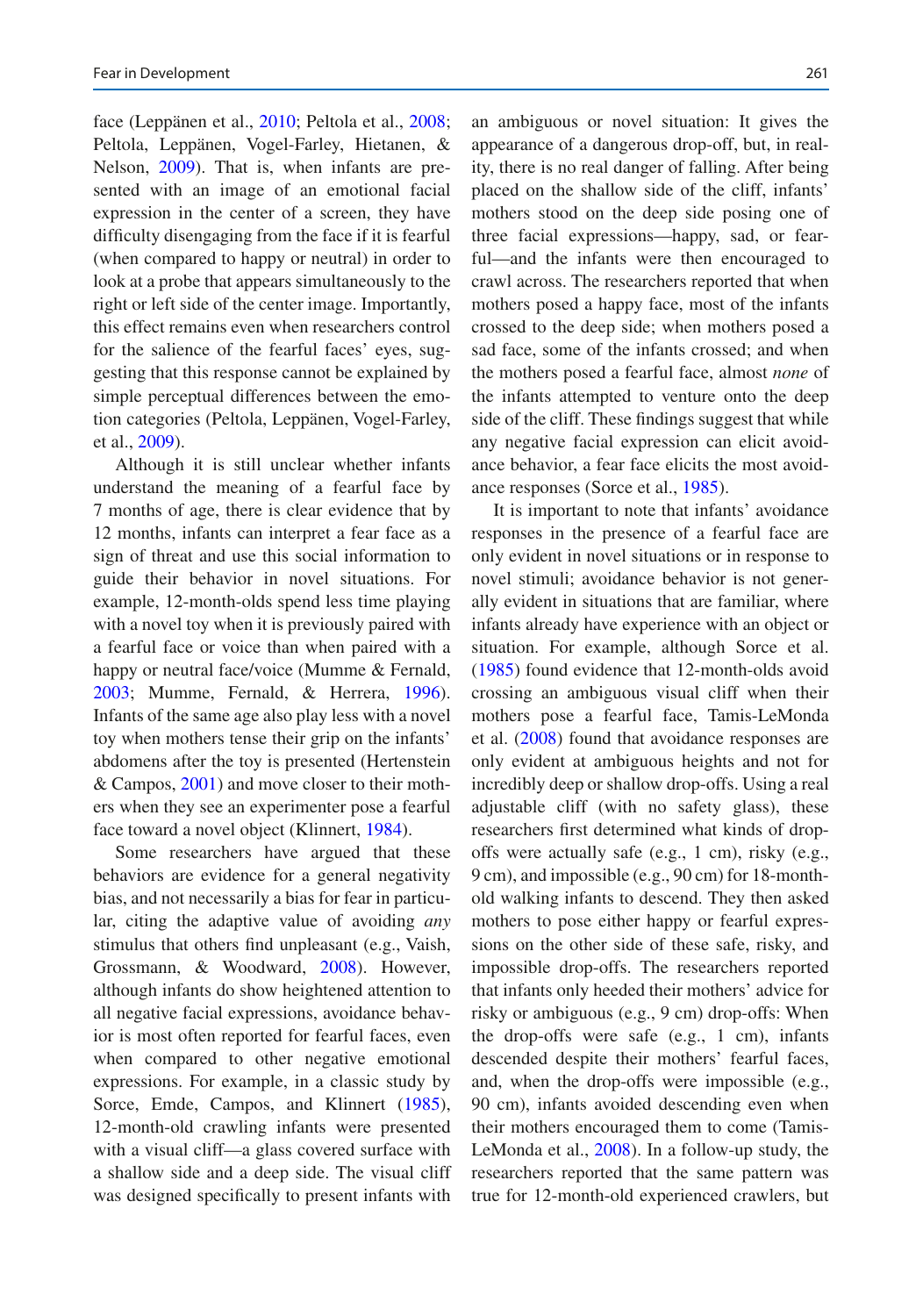not for 12-month-olds who were novice walkers; 12-month-old novice walkers used their mothers' advice less consistently and for only the largest (i.e., 90 cm) drop-offs (Karasik, Tamis-LeMonda, & Adolph, [2016\)](#page-21-11).

After the infancy and toddlerhood period, researchers generally study the development of emotion recognition by examining children's ability to label photographs of adults posing for various emotional expressions or by asking them to match emotion labels with stories that have corresponding elicitors. This body of work suggests that while children can produce the labels for most basic emotion categories before the age of 3, their ability to apply these labels correctly to various emotional expressions and situations develops gradually over the preschool and middle childhood years (Widen, [2013](#page-25-6)). For example, between the ages of 2 and 5, children first develop the ability to accurately attribute happy, angry, and sad labels to photographs of emotional expressions, with accurate labeling of fear faces (along with surprise and disgust) developing later (Widen & Russell, [2003\)](#page-25-7). Importantly, children's errors in these tasks are systematic, and children most often mistake facial categories for other categories of the same valence (e.g., incorrectly labeling a fearful face as sad or angry; Widen, [2013](#page-25-6); Widen & Russell, [2008\)](#page-25-8). This suggests that children first develop the ability to attribute broad valence-based labels to facial expressions before they can recognize and label discrete negative emotions like fear. In fact, based on a large sample of over 1000 2- to 8-year-old children, Widen [\(2013](#page-25-6)) reported that over 80% of children showed this developmental pattern, first demonstrating accurate labeling of broad valence-based categories and only later developing the ability to accurately use more specific discrete category labels for emotional expressions.

These studies and others typically use highly iconic emotional stimuli, demonstrating that by middle childhood, children's ability to identify and label photographs of basic emotional expressions reaches that of adults. However, a handful of more recent studies using facial expressions of more varied intensities has shown that while children between the ages of 7 and 10 are highly

accurate at identifying high intensity emotional expressions, there is a much longer developmental trajectory for accuracy in recognizing lower intensity faces. Further, this trajectory differs for different categories of emotion (e.g., happy versus disgusted), suggesting that emotional face recognition may not reach maturity until adulthood (Gao & Maurer, [2010;](#page-21-12) Thomas, De Bellis, Graham, & LaBar, [2007](#page-25-9)). These changes likely reflect cognitive advancements in theory of mind and experiential developments in the ability to predict emotional outcomes from social interactions, but further research is needed to determine the exact mechanisms that guide developmental change in this domain (Widen, [2013](#page-25-6)).

Altogether, developmental research on the recognition of fear suggests that it begins early in life but develops continuously throughout childhood. Even newborns can differentiate between positive and negative emotional expressions, but categorical perception of discrete negative emotions like fear versus anger and sadness develops over the course of the first few months of life. Further, evidence that infants recognize and understand the meaning behind these emotions develops even later, in second half of the first year, possibly beginning when infants begin to attend more to fearful faces over other emotional facial expressions, and clearly emerging by 12 months of age when infants begin to use fearful faces to guide action in ambiguous or novel situations. The ability to label emotional expressions and match emotion words with corresponding elicitors shows a similar developmental pattern that begins in the preschool years and continues into later childhood and adolescence. This developmental progression suggests that emotion perception begins early in life with the categorical perception of faces and becomes more nuanced as children develop the cognitive ability and experience to determine the meaning behind a fearful or threat-relevant expressions.

#### **Threat Detection**

In addition to the ability to perceive and differentiate fearful expressions in others, the ability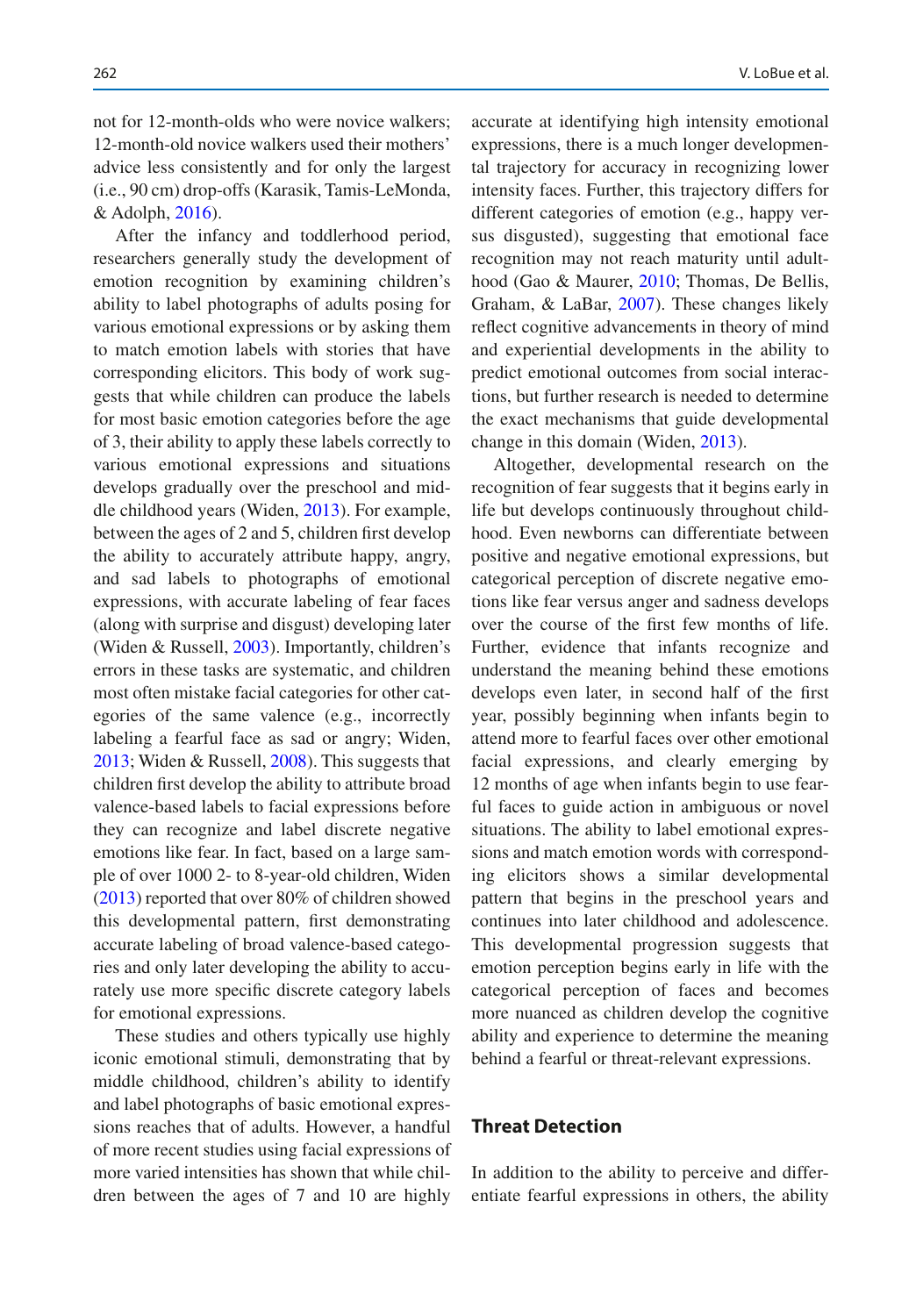to detect signals of threat in the environment more generally is important for the experience and expression of fear, and for human survival. Humans have *attentional biases* for certain kinds of threatening stimuli—detecting them more quickly than other stimuli—starting in early childhood and even infancy. For example, when presented with a  $3 \times 3$  matrix of images with a single target among 8 distracters, 3- to 5-yearold children and adults detect threatening targets like snakes and spiders more quickly than nonthreatening targets like flowers, frogs, caterpillars, mushrooms, or cockroaches (LoBue, [2010a;](#page-22-9) LoBue & DeLoache, [2008](#page-22-10)). They also detect threatening faces—both angry and fearful more quickly than happy, neutral, or even sad expressions (LoBue, [2009\)](#page-22-11). In fact, when presented with side-by-side images of a snake and a flower, or an angry and happy face, even 9- to 12-month-old infants turn more quickly to look at snakes than flowers, and angry faces than happy faces (LoBue & DeLoache, [2010\)](#page-22-12). Infants' physiological responses match their attention data: 6- to 9-month-olds show faster startle and lower heart rate in response to snake videos than to videos of other animals, indicative of heightened attention (Thrasher & LoBue, [2016](#page-25-10)).

One important question is whether attention biases for threat are related to fear. The traditional evolutionary model of threat detection proposes that humans have domain-specific mechanisms for the automatic detection of evolutionarily recurrent threats, like snakes and spiders and threatening conspecifics (e.g., angry faces); these mechanisms are proposed to be part of an "evolved fear module" that is automatically activated upon contact with threat, leading to fear and subsequent avoidance (Öhman & Mineka, [2001](#page-24-8)). According to this model, which is similar to the discrete emotions framework, a subset of threats should automatically activate the fear module, which would then cause a series of stereotypical fear responses to emerge. The results described above generally support this model, suggesting that rapid attention to threat is early developing, normative, and relatively stable across the life span.

Other studies demonstrate that some of these early developing attentional biases are not necessarily related to fear at all and can be elicited by the simple perceptual features of threatening stimuli. For example, presenting adults and children with low-level stimulus features common to snakes (i.e., their curvy shape) and angry faces (i.e., their "V"-shaped brow) are sufficient for eliciting rapid detection without any additional information (LoBue, [2014;](#page-22-13) LoBue & DeLoache, [2011;](#page-22-14) LoBue & Larson, [2010](#page-22-15)). Further, preschool-aged children detect coiled objects like hoses and wires more quickly than other stimuli, and when snakes are presented in an uncoiled position or when only the snake's face is shown, neither children nor adults detect them more rapidly than other stimuli (LoBue & DeLoache, [2011\)](#page-22-14). This work suggests that rapid detection of some threats might be driven purely by their perceptual features and do not require participants to have knowledge about the stimuli, valenced information, or a specific emotional response.

However, additional work has demonstrated that threatening information or a fearful state can augment existing attention biases. For example, while all adults detect snakes and spiders more quickly than flowers and mushrooms, snake and spider phobic participants detect the object of their fear even more quickly than non-phobic controls (Öhman, Flykt, & Esteves, [2001\)](#page-23-4). Further, labeling a curvy shape as a "snake" or inducing fear before asking participants to engage in a visual search task facilitates rapid detection of a curvilinear or snake-like shape, suggesting that cognitive and emotional factors might bolster existing attentional biases (LoBue, [2014](#page-22-13)).

There is also evidence that new attentional biases can be learned from negative experiences. Several studies using fear conditioning paradigms have shown that after pairing a neutral stimulus (i.e., a gray box, a neutral face, or a nonthreatening animal) with an aversive shock, adults detect that stimulus more quickly than they detect other perceptually similar stimuli (Koster, Crombez, Van Damme, Verschuere, & De Houwer, [2004;](#page-21-13) Milders, Sahraie, Logan, & Donnellon, [2006;](#page-23-5) Purkis & Lipp, [2009\)](#page-24-9). While adults detect a variety of modern threats like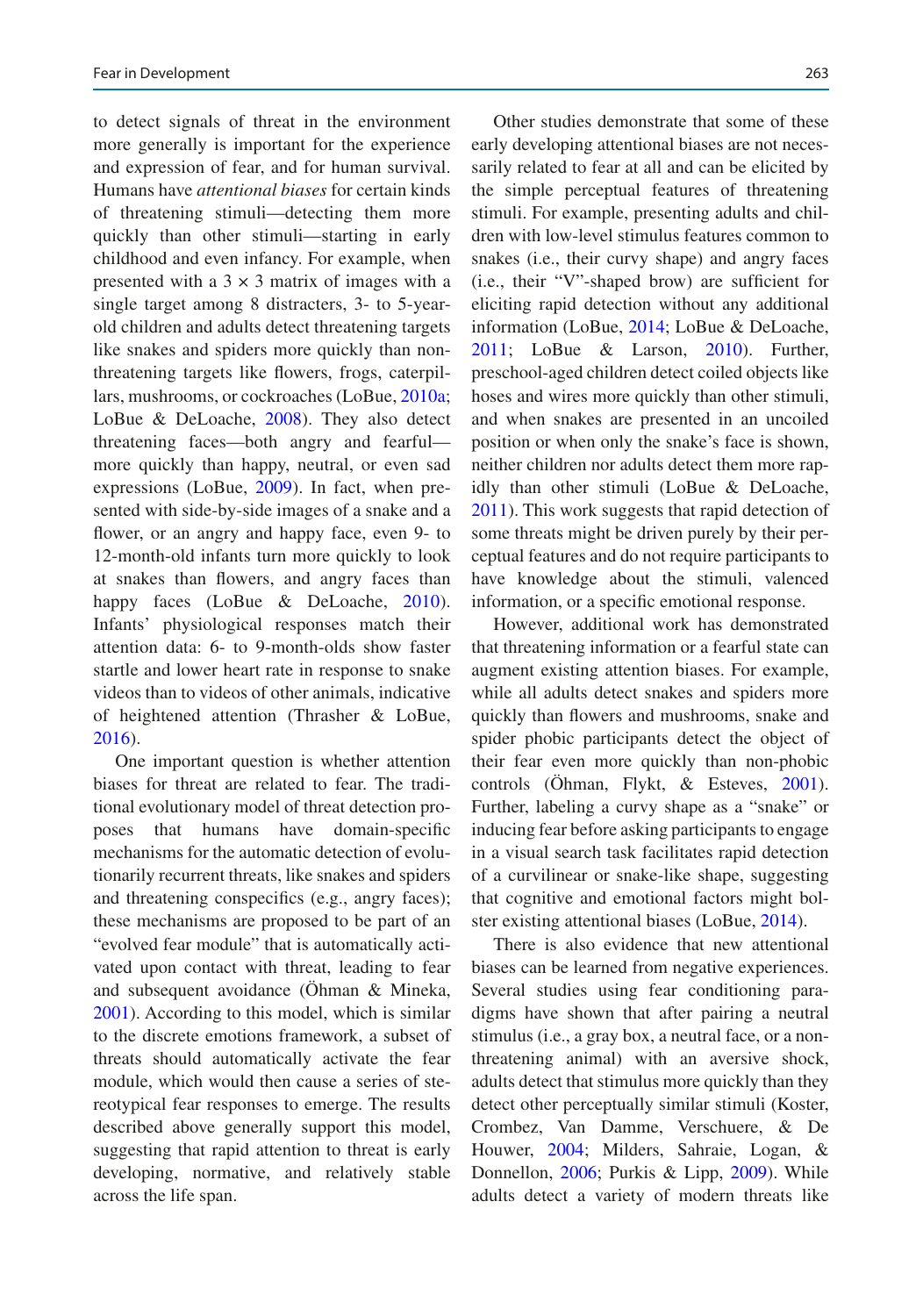knives and syringes more quickly than nonthreatening stimuli like spoons and pens, 3-yearolds quickly detect syringes—a stimulus with which they all had negative experiences via painful vaccinations—but not knives—a stimulus with which they had little or no direct experience (LoBue, [2010b](#page-22-16)). This suggests that learning to associate a previously neutral stimulus with threat can lead to the development of a new attentional bias.

There is also evidence that early developing attentional biases interact with infant temperament to facilitate the development of fear and anxiety. Operationally, fear and anxiety are generally considered to be separate and distinct. Fear is an emotion, which is a valenced response to a specific event (Lazarus, [1994\)](#page-22-17). Anxiety is generally considered to be a disposition (i.e., anxious mood) or a trait (i.e., temperamentally anxious) instead of a state (as in discrete emotions theory) or process (as in emergent theories). Further, anxiety does not necessarily have to be linked to a particular event. Anxiety can also be longer lasting than an emotion and can create conditions under which fear might be more likely to occur (Lazarus, [1994](#page-22-17)).

Importantly, as early as 2–4 years of age, children who are temperamentally shy, and are thus at risk for the development of social anxiety, show a heightened attention bias for social threats (i.e., angry faces) when compared to non-shy controls (LoBue & Pérez-Edgar, [2014](#page-22-18); Pérez-Edgar et al., [2010,](#page-24-10) [2011\)](#page-24-11). Further, while children who are behaviorally inhibited at ages 2 and 3 are socially withdrawn or shy, at age 5, this effect is moderated by an attentional bias to threat: The relationship between behavioral inhibition and social withdrawal was only significant in children who showed a heighted bias for angry versus happy faces (Pérez-Edgar et al., [2011](#page-24-11)). A second study reported a similar relationship in adolescents (Pérez-Edgar et al., [2010\)](#page-24-10).

Although this work demonstrates a clear relation between attention biases for social threats and anxiety, it is still unclear whether biased attention to threat is a correlate, a risk factor, or simply a symptom of anxiety. Developmental research in this domain is still

quite limited, but very recent work has shown that the relationship between attentional biases for threat and negative affect begins to develop within the first 6 months of life. Normative attentional biases for threatening stimuli—both non-social threats like snakes and social threats like angry faces—first emerge between the ages of 4 and 48 months of age (LoBue, Buss, Taber-Thomas, & Pérez-Edgar, [2017\)](#page-22-19). However, for infants who are temperamentally high in negative affect, attending longer to angry faces is associated with slower subsequent fixations to other stimuli (Pérez-Edgar et al., [2017](#page-24-12)). In other words, for infants who show the highest levels of temperamental negative affect, the presence of threatening faces already impacts subsequent processing as early as 4 months of age (Pérez-Edgar et al., [2017\)](#page-24-12). This is not the case for nonsocial threats. A bias for snakes appears by 4 months of age, is stable from 4 to 24 months, and is unrelated to negative affect (LoBue et al., [2017](#page-22-19)).

Altogether, this work demonstrates that attention biases for threat are early developing, normative, and stable across the life span, consistent with the traditional evolutionary model of threat detection. However, there is also evidence that some attention biases indeed change over time, new biases can be learned based on negative experience, and that individual differences can play a role in shaping attention biases over time. Further, recent work with infants suggests that attention biases for different kinds of threatening stimuli might have different developmental trajectories. For example, while attention biases for non-social threats like snakes appear to be normative, stable across the first 2 years of life, and unrelated to negative affect, attention biases for social threats might work in concert with individual differences in temperament to shape the developmental trajectory of social fear and anxiety. As a whole, this body of work suggests that attention biases for threat develop flexibly over the first few years of life, with different developmental trajectories for different kinds of threats that vary based on their perceptual features and individual differences in both temperament and experience.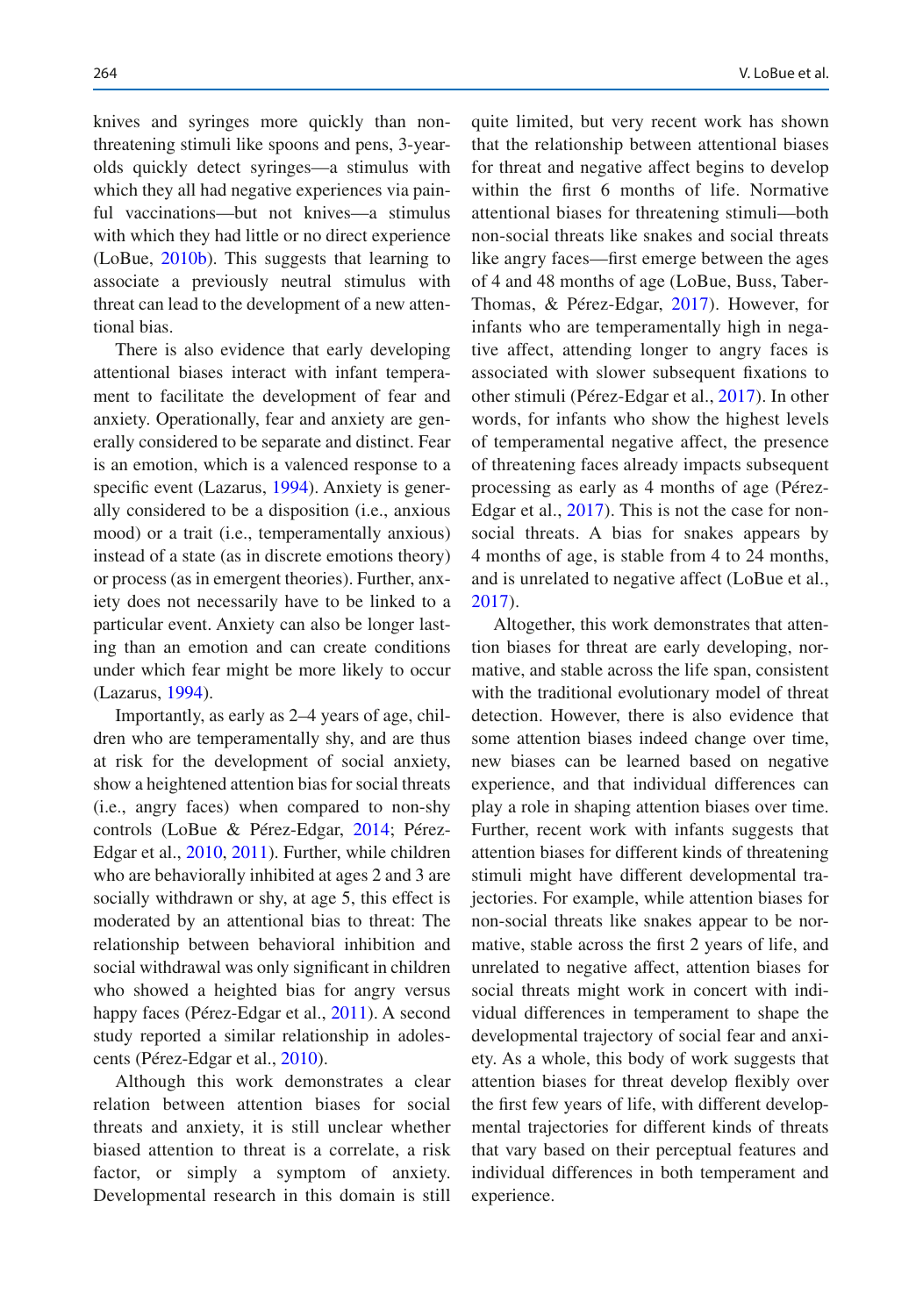## **Fearful Behavior**

As mentioned above, fearful behaviors have traditionally been measured in a variety of ways based on a researcher's theoretical orientation. Many proponents of DET, for example, highlight the importance and universality of facial expressions of fear and might privilege a fearful face when measuring fearful behavior (e.g., Ekman & Cordaro, [2011](#page-20-2)). Other researchers, such as those who adopt a functionalist perspective, might privilege the function or goal of a behavior, and thus a fearful face or visible negative affect would not be necessary to conclude that an individual is afraid (e.g., Campos et al., [2004](#page-19-0)). Those who argue for an emergent or multicomponent perspective would not necessarily privilege any one single behavior in the expression of fear and, instead, view fear as a process that involves the interaction between multiple behaviors simultaneously (e.g., Coan, [2010\)](#page-19-1).

Here, we take the latter, emergent, perspective to describe the development of fearful behavior, arguing that developmental data generally favor the notion that fear is a multicomponent system that requires converging measures to accurately identify. Indeed, no single behavior has been found to reliably and definitively indicate the presence of fear in any species (Marks, [1987\)](#page-22-20), and previous research supports only a weak correlation between behavioral, physiological, and, in adults, self-report measures of emotion categories, including fear (Barrett, [2006](#page-19-2); Lewis, Brooks, & Haviland, [1978\)](#page-22-21). For example, Nesse et al. [\(1985](#page-23-6)) examined measures of distress during in vivo exposure therapy in phobic individuals. Although participants displayed increases in subjective anxiety, pulse, blood pressure, plasma norepinephrine, epinephrine, insulin, cortisol, and growth hormone, there was only modest convergence in the "magnitude, consistency, timing, and concordance" of their measures.

Classically, Lang [\(1968](#page-22-22)) proposed that emotions including fear consist of three main response systems, including subjective feelings and cognitions (verbal or cognitive responses), behavioral changes (avoidance and negative affect), and physiological changes. Thus, in the absence of

verbal report, accurately identifying fear requires multiple measures (Buss, [2011\)](#page-19-4), including both behavioral changes such as negative affect and avoidance, accompanied by physiological changes such as accelerated heart rate (Izard, [2007\)](#page-21-0). In typical fear assessments designed for infants and young children, fear is often viewed as a profile of responses that includes measures of negative facial expressions (both the presence and intensity), bodily signs of fear (e.g., tense muscles, freezing, trembling), startle response, distress vocalizations (e.g., fussing, crying), and attempts to escape, as in the Lab-Tab—a standardized assessment of early temperament in infants, toddlers, and preschool-aged children (Goldsmith & Rothbart, [1999](#page-21-14)).

#### **Emotional Expression in Infancy**

As with the discrimination of discrete emotional expressions, infants also *express* discrete emotional facial expressions including fear, disgust, anger, sadness, happiness, and surprise as early as  $1-2$  months of age (e.g., Izard et al.,  $1980$ ). However, these expressions are generally produced somewhat randomly, and not in response to an appropriate elicitor (e.g., Camras & Shutter, [2010\)](#page-19-9), suggesting that although the facial musculature is in place to produce various emotional expressions at or shortly after birth, these early expressions do not necessarily correspond to any underlying emotional state. Infants do express negative affect (e.g., crying or fussing) within the first few months of life in response to various negative elicitors, such as being exposed to a bitter taste or having their arms restrained (Camras et al., [2007](#page-19-10); Camras, Oster, Campos, Miyake, & Bradshaw, [1992](#page-19-11); Camras & Shutter, [2010;](#page-19-9) Camras, Sullivan, & Michel, [1993;](#page-19-12) Ekman & Oster, [1979;](#page-20-11) Oster, Hegley, & Negel, [1992\)](#page-23-7), but they do not produce discrete negative emotional expressions to appropriate elicitors until after several months of development.

Between 8 and 12 months of age—around the same time they begin to show evidence of understanding the meaning of a fearful face—infants begin to produce discrete fearful facial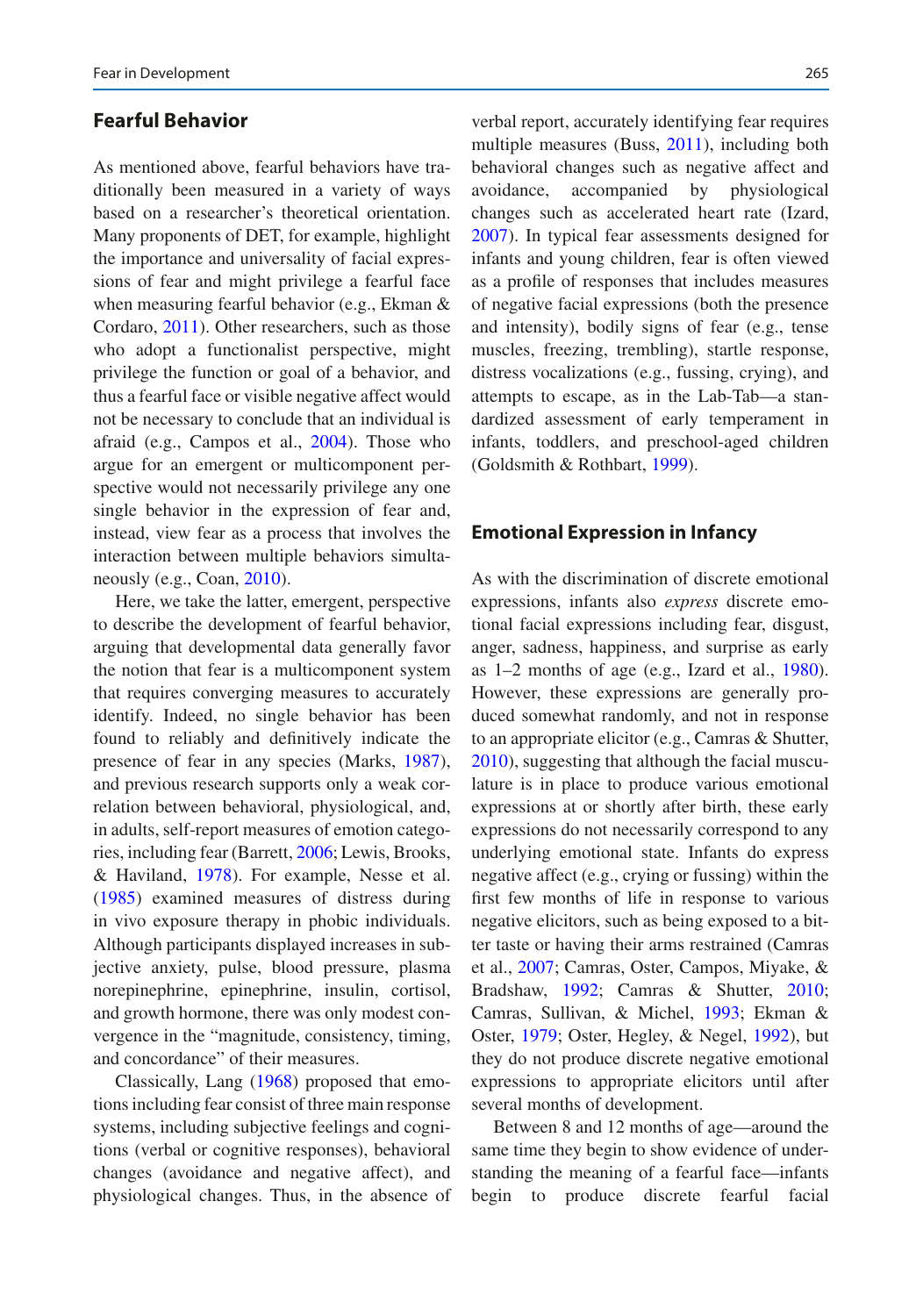expressions and other fearful behaviors in response to appropriate elicitors. Historically, developmental researchers have measured fear in infants using the visual cliff and the stranger approach paradigms, generally because it is widely believed that fears of strangers and heights are normative and appear in the first year of life (Slater & Quinn, [2012](#page-25-11)). However, more recent analyses suggest that while fear of strangers does develop in some infants by 12 months of age, fear of heights may not, and importantly, neither fear can be attributed to *all* typically developing infants at any age (e.g., Adolph, Kretch, & LoBue, [2014](#page-18-0); LoBue & Adolph, [2019\)](#page-22-23).

Using the visual cliff, classic research has shown that pre-locomotor infants do not demonstrate behavioral differences when presented with the shallow and deep sides of the cliff, but after several weeks of crawling experience, infants both avoid the deep side of the cliff and show heart rate acceleration when being lowered onto it (e.g. Campos, Bertenthal, & Kermoian, [1992\)](#page-19-13). Many have interpreted these findings to suggest that self-produced locomotion leads to the development of fear of heights, which in turn produces avoidance behavior and heart rate acceleration on the visual cliff (Bertenthal, Campos, & Barrett, [1984](#page-19-14); Campos et al., [1992](#page-19-13), [2000](#page-19-8); Campos, Hiatt, Ramsay, Henderson, & Svejda, [1978](#page-19-15); Saarni, Campos, Camras, & Witherington, [2006](#page-24-13)).

Interestingly, none of the infants in these studies demonstrate evidence of negative affect of any kind. In fact, the predominant affective response to the visual cliff, even the deep side, is smiling (Saarni et al., [2006\)](#page-24-13). Developmental researchers who adopt a functionalist perspective on emotional development have typically explained the absence of negative affect and, often, the presence of positive affect in these studies by arguing that the emotional system in infancy is not sufficiently coherent to produce negative affective displays in response to feareliciting situations (Campos et al., [2004\)](#page-19-0). However, the lack of fearful or even negative emotional expressions is puzzling given that infants are capable of expressing general negative affect in response to an appropriate elicitor much earlier in development. This inconsistency has

led others to question whether infants' behavior on the visual cliff really represents fear.

First, besides not producing any signs of negative affect, infants who show accelerated heart rate in response to being lowered onto the cliff often happily crawl across, suggesting that these converging measures of fear do not, in fact, converge (Ueno, Uchiyama, Campos, Dahl, & Anderson, [2011\)](#page-25-12). Second, when infants are presented with a real cliff or other similar obstacle, such as a risky slope or gap in the floor, infants with weeks of locomotor experience do not avoid the drop-off at all; in fact, they spend most of their time right at the edge of the cliff exploring its properties and find alternative ways of descending when there is no safety glass if they deem crawling or walking to be impossible (e.g., Kretch & Adolph, [2013](#page-21-15); see Adolph et al., [2014](#page-18-0), for a review). Finally, avoidance in response to a real cliff does not transfer between locomotor postures: When placed in an experienced crawling posture, infants refuse to descend steep dropoffs or slopes but walk right over the edge when placed in an inexperienced walking posture (Adolph, [2000;](#page-18-1) Adolph, Tamis-LeMonda, Ishak, Karasik, & Lobo, [2008](#page-18-2); Kretch & Adolph, [2013\)](#page-21-15). This suggests that locomotor experience does not necessarily teach infants to be afraid of the dropoff per se; instead, it simply teaches infants when actions are possible and impossible for their bodies (Adolph et al., [2014;](#page-18-0) LoBue & Adolph, [2019\)](#page-22-23).

Fear of strangers provides a much clearer example of a normative fear in infancy, as it produces a rich array of behavioral responses that varies between infants and contexts. Infants show that they can discriminate between strangers and their mothers shortly after birth (Field, Cohen, Garcia, & Greenberg, [1984](#page-21-16)) and look longer at strangers than at their mothers by 5 or 6 months of age (Bronson, [1972](#page-19-16); Lewis et al., [1978](#page-22-21); Lewis & Rosenblum, [1974;](#page-22-24) Sroufe, [1997\)](#page-25-0). By 8–12 months of age, infants' emotional responses to strangers begin to vary based on context. Across most classic studies using the stranger approach paradigm—in which a novel person, often male, slowly walks toward an infant infants show a rich and complex mix of behaviors ranging from very positive to very negative,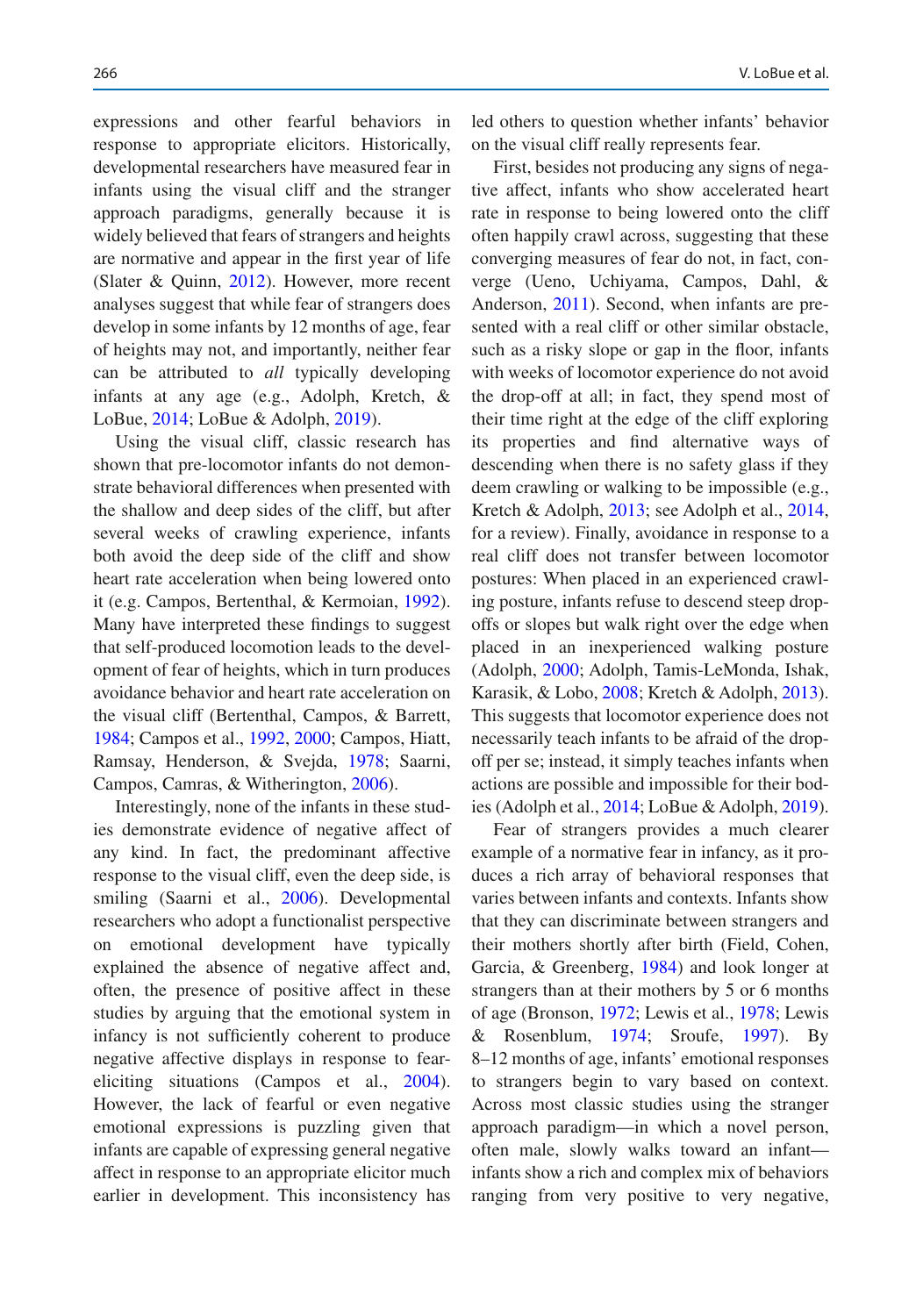including smiling, affiliative responses such as toy sharing, a "sober" (i.e., a "serious" or neutral) facial expression, a shift from positive to neutral facial expression, gaze aversion, cessation of activity, and, in some less common cases, an increase in heart rate, frowning, moving away, and crying (see LoBue & Adolph, [2019,](#page-22-23) for a review). Although this range of behaviors might seem strange and inconsistent, they begin to cohere when researchers examine variations based on context.

For example, infants show the most negative responses to strangers—including heart rate acceleration, crying, and attempting to escape when strangers approach quickly, when infants are seated away from their mothers, or when the stranger is a full-sized male adult. In contrast, they show few or no negative emotional responses—and in fact are more likely to show positive or affiliative behaviors—when the study is conducted in the infant's home, when infants are seated on their mothers' laps, or when the stranger is a child (Bronson, [1972;](#page-19-16) Brooks & Lewis, [1976;](#page-19-17) Ricciuti, [1974](#page-24-14); Smith, [1974;](#page-25-13) Sroufe, [1997](#page-25-0)). Infants also show variation in their responses to strangers based on individual differences in temperament, with the most anxious infants showing the most negative responses, and the least anxious infants showing the most positive responses (e.g., Brooker et al., [2013](#page-19-18); Buss, [2011](#page-19-4); Buss, Davidson, Kalin, & Goldsmith, [2004](#page-19-19)).

Thus, although both fear of heights and fear of strangers have often been characterized as universal, normative fears that appear developmentally in most (if not all) infants, by our definition, a normative fear is a response to imminent threat that should vary based on proximity of the threatening stimulus; normative fears should thus be highly dependent on both context and experience, and they should not appear in all infants all the time. In fact, based on the lack of potential negative experience with threatening stimuli in the first few years of life, one would expect that only a few fears should be evident at this early age. Indeed, despite long-held claims that fear of heights emerges as a result of locomotor experience, presumably from falling, most infants do

not experience major falls, and such falls are not generally predictive of fear of heights (e.g., Poulton & Menzies, [2002\)](#page-24-15). Further, evidence from infants' responses to a real drop-off suggests that infants do not avoid them at all; instead, they appear to enjoy exploring at the very edge of a drop-off, they find alternative ways to descend if the height does not afford crawling or walking, and they show no evidence of negative affect in response to real or visual cliffs (Adolph et al., [2014;](#page-18-0) LoBue & Adolph, [2019\)](#page-22-23).

In contrast, although stranger fear is not a behavior that is evident in all infants all the time, the rich array of responses that can be observed in infants at the approach of a stranger demonstrate the dynamic and complicated nature of fearful behavior. Some presumably familiar and safe contexts—an infant's home or a mother's lap elicit almost no fearful responses from infants at all, while other, "stranger" situations that are more likely to be deemed threatening elicit more negative affect when aggravated by the approach of a stranger. Furthermore, it is worth noting that infants who show the highest levels of anxiety as children often behave as if all novel stimuli are threatening, responding negatively to these stimuli regardless of situation or context (e.g., Buss et al., [2004\)](#page-19-19). In other words, infants who fail to evaluate the approach of a stranger based on contextual factors—children who demonstrate *dysregulated fear*—are most at risk for the development of anxiety disorders (Buss, [2011\)](#page-19-4). Thus, normative fears can be observed and measured in infancy, by 8–12 months of age, but researchers should expect a wide range of individual differences and variability based on context and experience, which can be used to help researchers understand differences in developmental outcomes.

# **Emotional Expression in Later Childhood and Adolescence**

After the infancy and toddlerhood period, fear is usually measured in later childhood and adolescence via parent or child self-report, or via questionnaires, such as the Fear Survey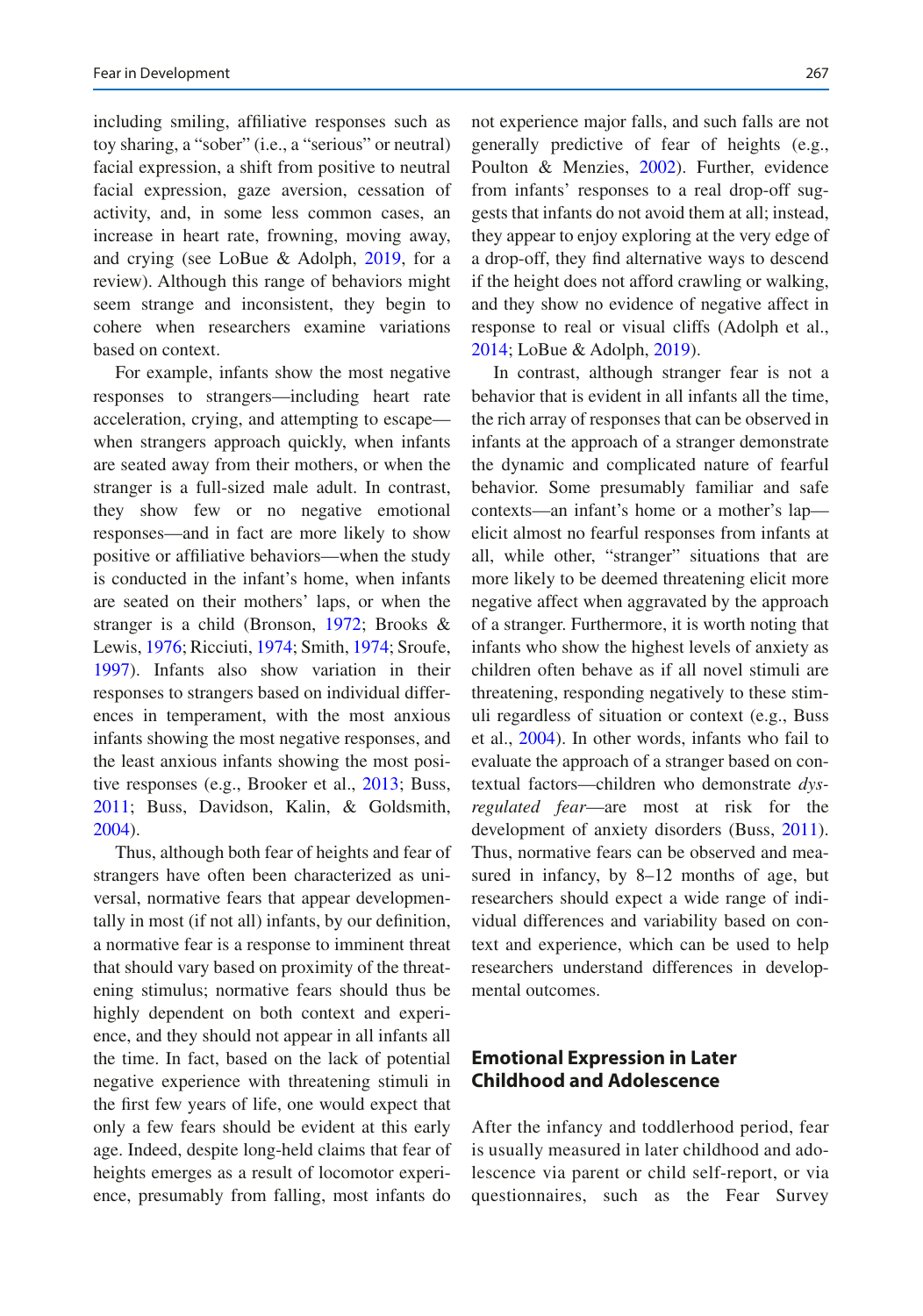Schedule for Children-Revised (FSSC-R; Ollendick, [1983](#page-23-8)). According to studies using the FSSC-R and other similar measures, normative fears follow a consistent developmental trajectory throughout childhood and adolescence. As mentioned above, in infancy and toddlerhood, fear of novel objects and people are most common, as well as to maternal separation, followed by fear of animals in early childhood, fear of injury in middle childhood, and self-evaluative fears in adolescence (Muris & Field, [2011](#page-23-9)). Phobias follow a similar developmental trajectory with supernatural fears beginning in the preschool years, followed by animal fears and fears of other natural phenomenon (e.g., heights, the dark) as well as fears of blood and injury in middle childhood, and finally the development of social fears such as fear of rejection and evaluation emerging in later childhood and adolescence (Broeren, Lester, Muris & Field, [2011](#page-23-9); Muris & Field, [2010](#page-23-10)).

Although some researchers have suggested that there is an evolutionary basis for this developmental pattern (e.g., Öhman, Dimberg, & Öst, [1985](#page-23-11)), there is empirical evidence that this pattern is consistent with concurrent developments in cognition. If fear is a response to imminent threat, fear should increase as children begin to understand the nature of threat and change with children's growing experience with threatening stimuli (Muris & Field, [2011\)](#page-23-9). Indeed, the prevalence of scary dreams and fear of fantastical creatures increase between the ages of 4 and 9 alongside children's increasing engagement in magical thinking; by age 9, these fears begin to wane, as worry about performing well in school and fear of rejection become more prominent (Muris, Merckelbach, Gadet, & Moulaert, [2000](#page-23-12)). Further, in a study of over 800 children and adolescents (aged 8–18), researchers reported that an increase in social and evaluative fears could be completely accounted for by cognitive factors, supporting the idea that most fears wax and wane over the course of development as children acquire more advanced social and cognitive capabilities (Westenberg, Drewes, Goedhart, Siebelink, & Treffers, [2004](#page-25-14)).

### **Fear Acquisition**

Given that the development of fearful behavior follows a clear developmental pattern, many researchers have asked whether there are common mechanisms by which these fears are acquired. Like the data on fearful behavior in children and adolescents, much of the published data on fear acquisition has generally made use of retrospective reports. Unfortunately, such reports, especially in children, are inevitably flawed by memory bias. Thus, in the following section, we will discuss evidence from subjective reports with the addition of experimental data whenever possible. Although experimental data is not as subject to memory bias as retrospective report, experimental data does come with some drawbacks as well, namely, that fear acquisition is difficult to study in the lab because of obvious ethical issues. This poses an important challenge to any experimental study of children's responses to a truly fear-inducing stimulus in the lab. To address this issue, researchers interested in studying fear acquisition experimentally use mild techniques and generally examine "fearful behaviors" that are consistent with Lang's [\(1968](#page-22-22)) model, measuring either self-reports of fear, negative affect (e.g., fearful facial expressions), avoidance behavior, physiological changes, or some combination.

#### **Three General Learning Pathways**

Before the 1970s, the traditional assumption about fear learning was that all fears were acquired via direct classical conditioning. This model was thought to apply to even the youngest participants after John Watson famously demonstrated that 9-month-old "Little Albert" could be conditioned to fear a white rat after repeatedly pairing its appearance with a loud aversive noise (Watson & Rayner, [1920\)](#page-25-15). Indeed, research from the clinical literature on both adults and children suffering from symptoms of post-traumatic stress disorder (PTSD) after experiencing a trauma confirms that longlasting fearful behaviors can be acquired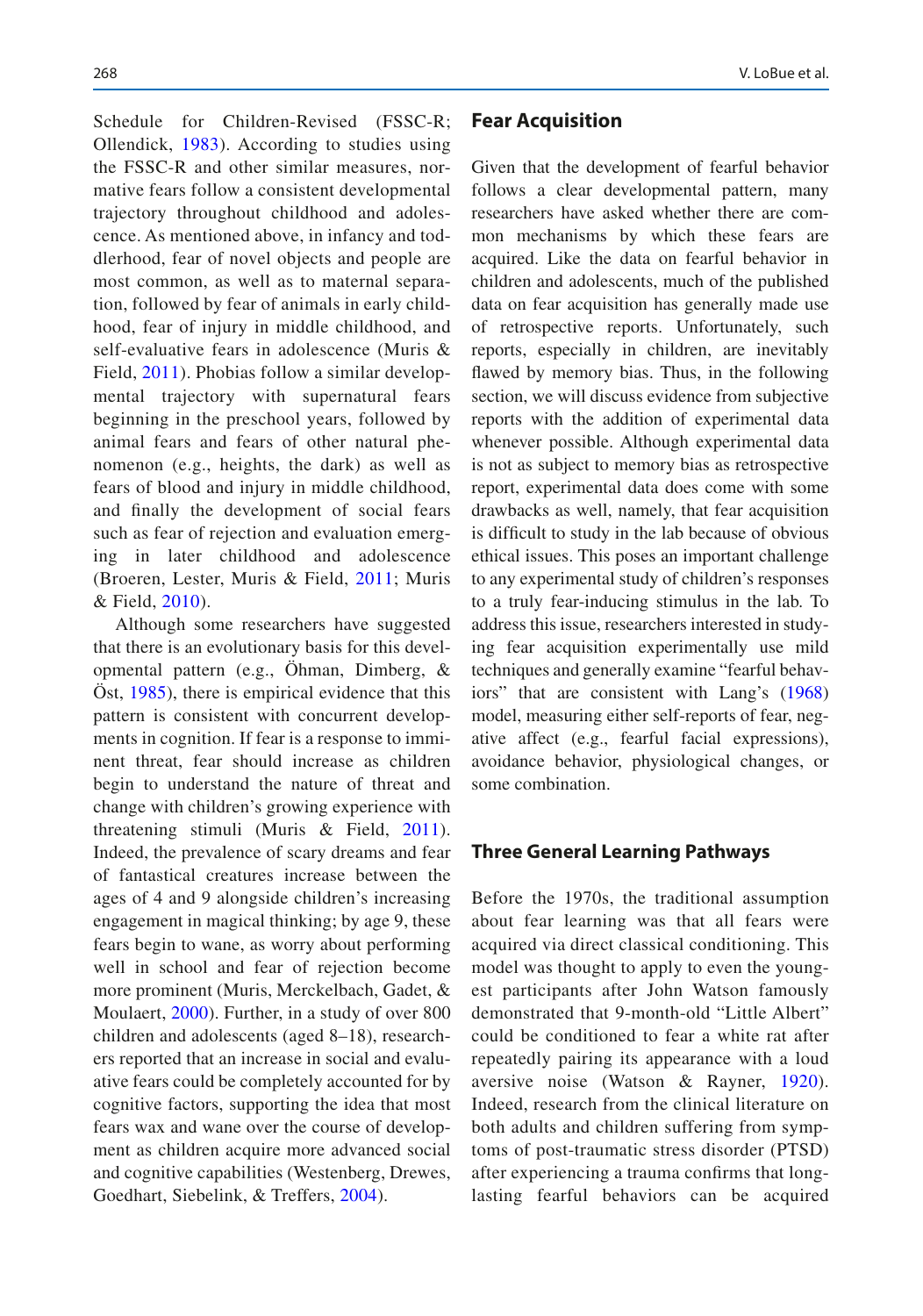through classical conditioning (Dollinger, O'Donnell, & Staley, [1984](#page-20-12); Meiser-Stedman, [2002;](#page-23-13) Meiser-Stedman, Smith, Glucksman, Yule, & Dalgleish, [2008](#page-23-14); Trickey, Siddaway, Meiser-Stedman, Serpell, & Field, [2012;](#page-25-16) Yule, Udwin, & Murdoch, [1990](#page-25-17)). However, although classical conditioning is still at the center of most theories of fear acquisition, it does not account for how all—or even most—fears are learned. As a result, researchers now accept that fears can also be acquired through two additional *indirect* pathways, namely via observational learning or by the transmission of verbal information (e.g., Askew & Field, [2008;](#page-19-20) Field & Purkis, [2011;](#page-20-13) Mineka & Zinbarg, [2006;](#page-23-15) Rachman, [1977\)](#page-24-16).

Albeit limited in number, there are experimental studies supporting fear learning in children through these indirect pathways (see Askew & Field, [2007](#page-19-21), [2008,](#page-19-20) Field, [2006](#page-20-14), Muris & Field, [2010](#page-23-10) for reviews). For example, children between the ages 7 and 10 are slower to approach novel animals that were previously paired with a fearful versus happy facial expression and report a higher rate of fear beliefs about these animals when compared to baseline (Broeren, Lester, Muris & Field, [2011;](#page-23-9) Askew & Field, [2007](#page-19-21)). Likewise, 6- to 9-year-olds show increased heart rate and slower approach responses to novel animals after being presented with negative versus positive or neutral verbal information (Field & Lawson, [2003;](#page-20-15) Field & Schorah, [2007\)](#page-20-16). Importantly, similar effects with observational learning have been reported in infants as young as 15–20 months of age (Dubi, Rapee, Emerton, & Schniering, [2008](#page-20-17); Gerull & Rapee, [2002\)](#page-21-17), and the effects of negative verbal information have been shown to last up to 6 months after initial exposure (Field, Lawson, & Banerjee, [2008;](#page-20-18) Muris, Bodden, Merckelbach, Ollendick, & King, [2003](#page-23-16)), altogether suggesting that indirect pathways are indeed viable mechanisms for the acquisition of long-term fear responses starting in infancy.

#### **Evolutionary Models**

The majority of research on fear acquisition across the life span supports the importance of the three general learning pathways discussed above. Indeed, approximately 94% of children or parents self-report at least one of these three pathways as the primary source of their fears (King, Eleonora, & Ollendick, [1998](#page-21-18)). However, there are still a number of fears for which participants cannot cite one of these learning pathways (King et al., [1998\)](#page-21-18). Further, fears are not proportionally distributed, with our most common fears consisting of biological or natural threats, including fear of heights, fear of enclosed spaces, fear of blood or injury, and fear of animals like snakes and spiders (Coelho & Purkis, [2009](#page-20-19); Marks & Nesse, [1994;](#page-23-17) Öhman & Mineka, [2001](#page-24-8); Seligman, [1971\)](#page-24-17). As a result, several evolutionary theorists have posited that there are domain-specific mechanisms in place that privilege the development of some fears over others (Boyer & Bergstrom, [2011\)](#page-19-22).

For example, according to the *non-associative model* of fear acquisition, fears of some evolutionarily recurrent threats—including heights and water—are early developing or innate and do not require specific experience (Menzies & Clarke, [1995](#page-23-18); Poulton & Menzies, [2002](#page-24-15)). Thus, the developmental question for these fears is not whether we learn them but, instead, whether we can *unlearn* them via habituation. Evidence to support this perspective comes from retrospective reports demonstrating that while a substantial number of individuals cannot recall specific instances of learning for fears of water, spiders, and heights, non-evolutionary fears, like fear of the dentist, can almost always be attributed to specific experiences (for a review, see Poulton & Menzies, [2002\)](#page-24-15). Although these data cast doubt on the general learning model, they have been criticized for reliance on retrospective reports, which depend on adults' limited ability to recall instances of fear learning from their past (Coelho & Purkis, [2009;](#page-20-19) Poulton, Davies, Menzies,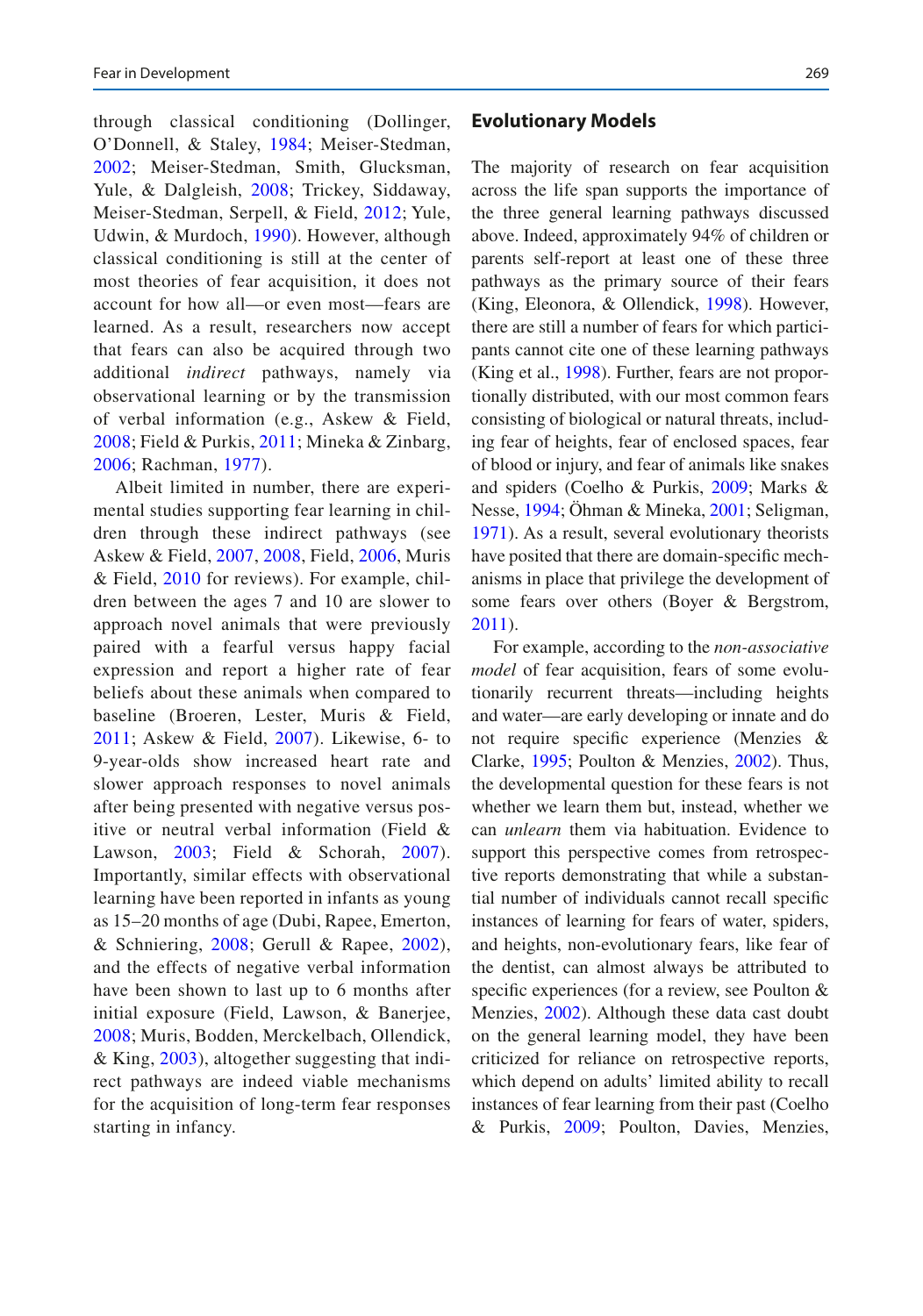Langley, & Silva, [1998](#page-24-18)). Indeed, one study with younger participants demonstrates that 9- to 14-year-old girls with a spider phobia have no problem describing the events that led to their fear learning of spiders (Merckelbach, Muris, & Schouten, [1996](#page-23-19)). Further, many of the studies supporting the non-associative view only focus on direct conditioning experiences and ignore the potential contribution of indirect pathways (Muris, Merckelbach, de Jong, & Ollendick, [2002](#page-23-20)).

In contrast to the non-associative model, proponents of the *prepared learning model* acknowledge that all fears are learned via conditioning. However, proponents of this model suggest that fear learning for evolutionarily recurrent threats is privileged and occurs more rapidly than for non-recurrent threats (Seligman, [1971](#page-24-17)). This rapid learning is governed by an "evolved fear module" (as discussed in the section on *Threat Detection*) or a set of dedicated brain circuitry that is activated automatically upon contact with a threatening stimulus (Öhman & Mineka, [2001\)](#page-24-8). Evolutionary recurrent threats like snakes and spiders would thus be highly represented in clinical fears and phobias because humans would be likely to quickly learn a long-lasting, and perhaps overly strong, fear of these stimuli. Support for the prepared learning model comes from research demonstrating that lab-reared rhesus monkeys quickly develop a fear of snakes (but not flowers) after watching a similar fear response from a conspecific. Further, when adults are conditioned to associate an unpleasant electric shock with photographs of snakes and spiders versus flowers and mushrooms, extinction takes longer when conditioned with snakes and spiders (see Öhman & Mineka, [2001](#page-24-8) for a review).

Despite widespread support for the prepared learning model (e.g., Rachman, [2002\)](#page-24-19), it has also garnered some important criticisms. First, it is difficult to identify what kinds of stimuli qualify as "evolutionarily" threat-relevant, as it requires assumptions about what was dangerous in our evolutionary past (Coelho & Purkis, [2009;](#page-20-19) Kleinknecht, [2002](#page-21-19); McNally, [2002\)](#page-23-21). Further, while some stimuli that are deemed "evolutionary" threats are indeed dangerous to humans, others are not. For example, while venomous snakebites constitute a significant number of deaths worldwide each year (up to 94,000) (Kasturiratne et al., [2008\)](#page-21-20), only a very small percentage of spiders are actually dangerous to humans (Forrester & Stanley, [2004](#page-21-21); McNally, [2002\)](#page-23-21).

# **Individual Differences and Combined Models**

Although these different pathways for fear acquisition are often discussed and tested in isolation, it is unlikely that most fears are acquired from a single isolated experience with a threatening stimulus. Instead, combinations of experiences likely build over time, making most fears the product of an interaction between multiple learning pathways (Muris & Field, [2011](#page-23-9)). Further, there are other factors that might make some children and some stimuli more susceptible to fear learning than others (Askew, Kessock-Philip, & Field, [2008;](#page-19-23) Coelho & Purkis, [2009;](#page-20-19) Field & Purkis, [2011](#page-20-13); Mineka & Zinbarg, [2006\)](#page-23-15). First, research suggests that girls exhibit higher levels of fear than boys, African American children exhibit higher levels of fear than Caucasian children, and children from a lower socioeconomic status (SES) exhibit higher levels of fear than children from higher SES groups (e.g., Ollendick, Yang, Dong, Xia, & Lin, [1995](#page-23-22)). Although it is not clear why this is the case, researchers have suggested that it is likely due to differences in socialization practices (e.g., parents' greater acceptance of fearful behavior in girls than boys).

Second, developmental fears are sensitive to contextual factors such as parenting, which can either buffer or exacerbate fear-learning experiences. For example, while one study reported that 8- to 10-year-old children who watched news coverage with threatening information were more likely to demonstrate higher levels of fear and worry than other children, this effect was moderated by parenting: Children whose parents helped them understand the threatening content did not exhibit high levels of fear (Buijzen, Van der Molen, & Sondij, [2007\)](#page-19-24). Similarly, another study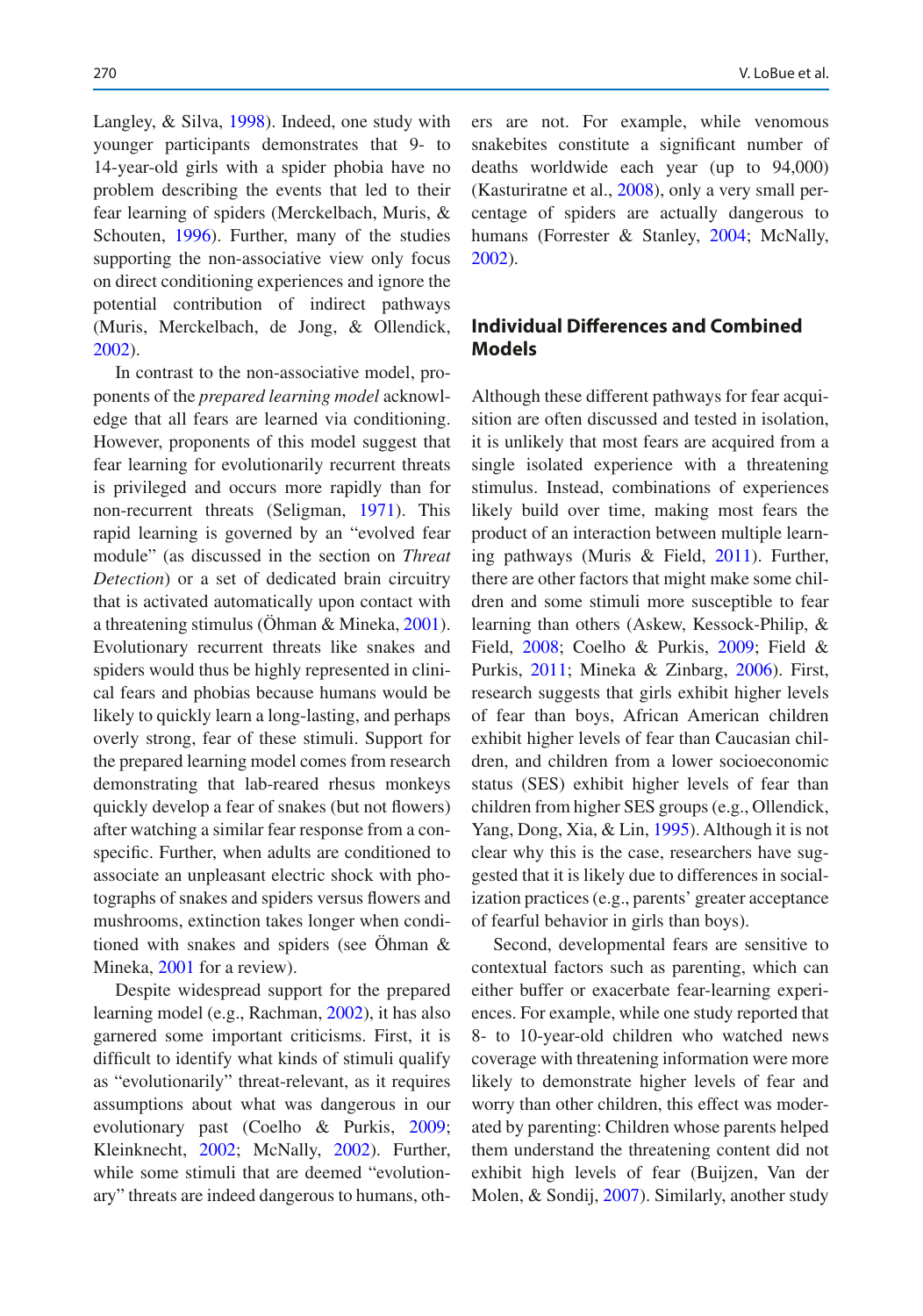reported that a neglectful maternal parenting style was associated with an increase in children's fearful responses to negative verbal information (Price-Evans & Field, [2008\)](#page-24-20). Although research in this domain is still quite limited, these findings suggest that if the environment is warm and supportive, children might be less receptive to fear learning, and likewise, if the environment is negative, children might be more prone to learning from threatening information.

Third, there is a large body of research suggesting that individual differences in the presence of fear and anxiety are associated with child temperament, or his/her own individual style of emotional responding to novel stimuli. Children who have a more inhibited or reactive temperament and thus respond to novel stimuli with more negative affect—are more likely to acquire specific fears and anxiety problems when compared to children with less reactive temperaments (e.g., Buss, [2011;](#page-19-4) Buss et al., [2004;](#page-19-19) Field & Price-Evans, [2009](#page-20-20); Field & Purkis, [2011](#page-20-13); Reynolds, Askew, & Field, [2018](#page-24-21)), suggesting that fear learning is susceptible to individual differences in a child's own way of responding to the environment.

Finally, early developing attentional biases might also make fear acquisition for some stimuli more likely than others. As described above, countless studies have shown that human adults have attentional biases for threat, detecting various threatening stimuli—including snakes, spiders, and threatening faces—more rapidly than benign control displays, and that these attentional biases are associated with higher levels of specific fear and anxiety (e.g., Öhman, Flykt, & Esteves, [2001;](#page-23-4) Öhman, Lundqvist, & Esteves, [2001](#page-23-23)). One possibility is that stimuli that elicit physiological or attentional responses might be particularly easy to associate with fear. Such differential responses could draw attention to a stimulus or even prime subsequent appraisals, making learning easier in the presence of threatening information (Davey, [2002](#page-20-21); LoBue, [2013](#page-22-25), [2016](#page-22-26); LoBue & Adolph, [2019](#page-22-23); LoBue & Rakison, [2013](#page-22-27); LoBue, Rakison, & DeLoache, [2010\)](#page-22-28).

More recent models allow for individual differences in fear acquisition and acknowledge that different learning pathways might work in conjunction to shape the development of specific fears. Several of these models still consider direct conditioning to be central for fear learning but argue that verbal information and social information could create expectancies and possibly facilitate fear learning if conditioning were to take place, particularly when combined with individual difference factors like temperament (e.g., Davey, [1997;](#page-20-22) Mineka & Zinbarg, [2006](#page-23-15)). For example, hearing repeated negative information could create a store of past knowledge about the threatening properties of a stimulus, resulting in expectancies that make later conditioning easier (Field & Purkis, [2011](#page-20-13)). Likewise, negative verbal or social information might function to intensify fears that already exist (Muris & Field, [2010](#page-23-10)).

Other combined models allow for social and verbal information to be the primary pathway for fear acquisition but propose that the mechanism for learning is still associative in nature. For example, Field ([2006\)](#page-20-14) suggested that negative verbal information, for example, could elicit associative learning through children's mental representations. In other words, if a child hears about a snake biting another child, he could subsequently imagine the snake biting *him* and experience fear. In this example, threatening information is the primary source for fear acquisition, but the mechanism for learning is still associative if the child's mental representation of the snake is paired with his fearful response. The same can happen through children's experience with media: A child might watch a movie and experience fear while seeing a scary clown kidnap another child; later, the child might imagine the clown kidnapping him, producing a fear response. Again, the primary source for fear acquisition is the content of the movie, but the mechanism for learning is still associative (see Field & Purkis, [2011](#page-20-13), for a detailed review of fear conditioning).

In summary, there are several theoretical models that describe various pathways for fear acquisition over the course of development. All of these models agree that fears can be learned through classical conditioning, and most endorse indirect pathways such as vicarious conditioning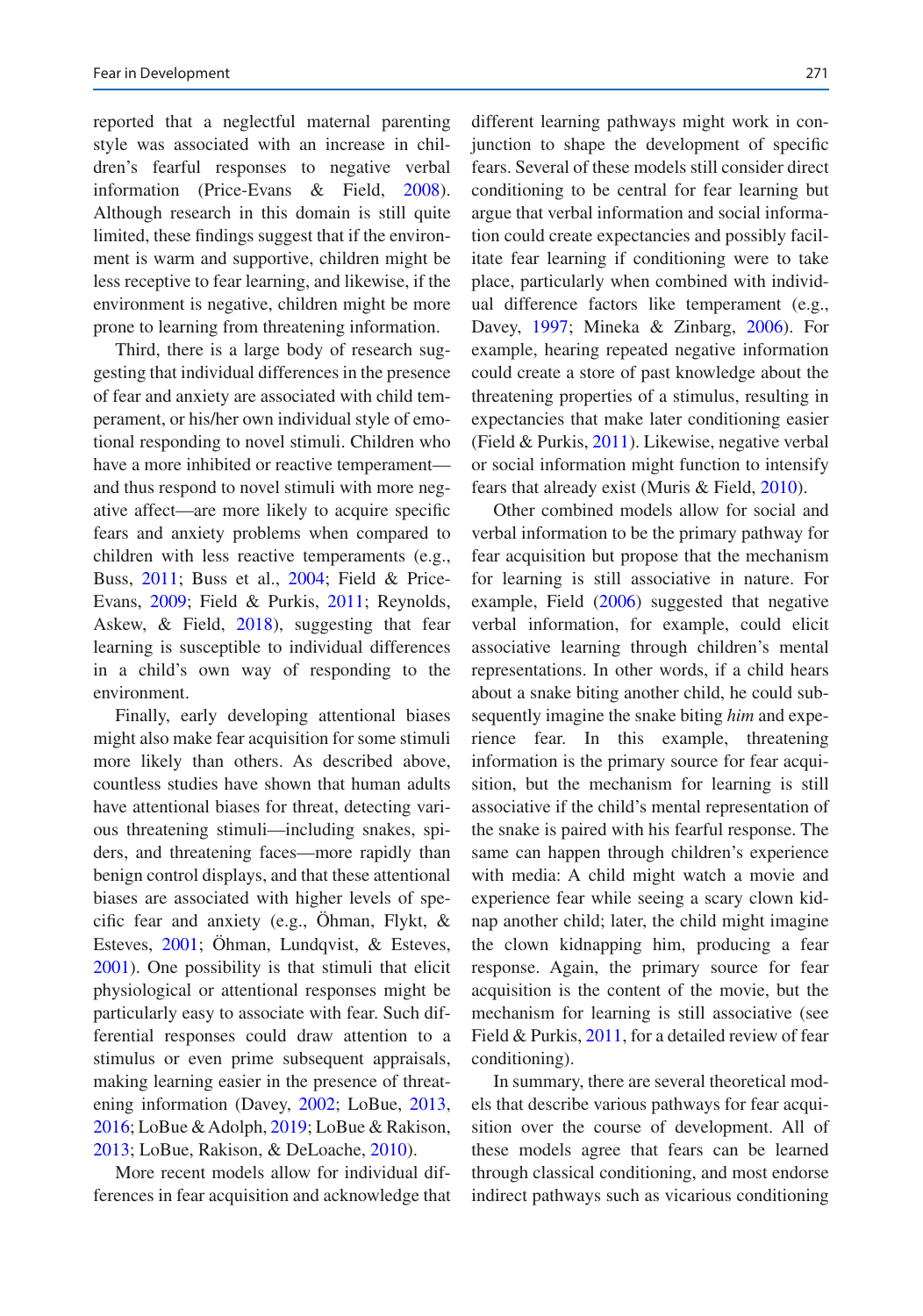and the transmission of verbal information as well. Despite the fact that all three of these domain-general learning mechanisms have been shown to produce fearful behaviors, several researchers have pointed out that fears are unevenly distributed, and some fears—such as fears of snakes, spiders, heights, and blood/ injury—are indeed more common than others. As a result, more recent combined models of fear acquisition often view fear learning as part of a continuum, where some fears are learned more easily than others, and where some children are especially susceptible to fear learning based on individual differences and contextual factors (e.g., Davey, [1997](#page-20-22); Field, [2006;](#page-20-14) Marks, [2002;](#page-22-29) Mineka & Zinbarg, [2006](#page-23-15)). Although evolutionary models suggest that domain-specific mechanisms are responsible for the fact that some fears are acquired quickly with little or no learning, combined models suggest that attentional or physiological changes could instead lead to facilitated learning or that prior experience (i.e., through negative verbal information) could result in expectancies that make conditioning easier (Field & Purkis, [2011](#page-20-13)). Future research is still needed to determine the exact nature of facilitated fear learning and how individual differences might interact with the various learning pathways to result in some of our most common fears.

# **Fear in the Brain: Developmental Implications**

A key brain region involved in emotional responses is the amygdala—an almond-shaped structure located in the medial temporal lobe (Swanson & Petrovich, [1998\)](#page-25-18). More specifically, the amygdala is involved in emotional processing irrespective of valence (Janak & Tye, [2015\)](#page-21-22) with responses more pronounced based on the intensity of stimuli (Anderson, Christoff, Panitz, Rosa, & Gabrieli, [2003](#page-18-3)). The amygdala's role in emotion can have an impact on several cognitive processes and behavior (e.g., memory; Cahill & McGaugh, [1998](#page-19-25)) with consequences to long-term well-being (Roozendaal et al., [2009](#page-24-22)). Notably, neuroscience research across several species

highlights the prominent involvement of the amygdala in the processing of threat-related information or fear (Phelps & LeDoux, [2005\)](#page-24-23). The amygdala has been associated with basic processes, such as the perception and expression of fear, that are intertwined with more dynamic learning processes which foster fear acquisition. While most of the knowledge gained from neuroscience on fear processes has emerged from a rich animal literature and neuroimaging and neuropsychological studies of the adult human brain, more recent investigations in the developing brain support these findings and raise important questions for future consideration.

In the adult brain, the human amygdala is often activated in neuroimaging experiments focusing on the presentation of stimuli that signal potential threat in the environment, such as fearful faces (e.g., for review see Adolphs, [2008\)](#page-18-4) or alarming sounds (e.g., screams; Lau et al., [2011\)](#page-22-30). In support of such studies, patients afflicted with lesions in the amygdala show deficits in recognizing fearful faces, but less so with other emotional faces, presenting more causal data on the involvement of the amygdala in the perception of fear (Adolphs, [2008\)](#page-18-4). Interestingly, studies have also suggested that failure to attend to specific features of the fearful face, such as the fearful eye expression, can account for some of the amygdala deficits and highlight how certain features of biologically relevant stimuli could signal threat (Adolphs et al., [2005](#page-18-5)).

Beyond responding to the presence of potential threat stimuli, the amygdala is also involved in learning about such threats. The classic experimental approach to study how fears are acquired is Pavlovian conditioning. Rodent models elegantly demonstrate that conditioned stimuli associated with the delivery of an aversive stimulus (e.g., shock or aversive tone) elicit conditioned responses such as freezing, increases in sympathetic responses and hormonal changes, and that such responses are mediated by the integrity of the amygdala (for review see Phelps & LeDoux, [2005\)](#page-24-23). The human amygdala is also recruited during fear conditioning paradigms using functional magnetic resonance imaging (fMRI; LaBar, Gatenby, Gore, LeDoux, & Phelps, [1998\)](#page-22-31).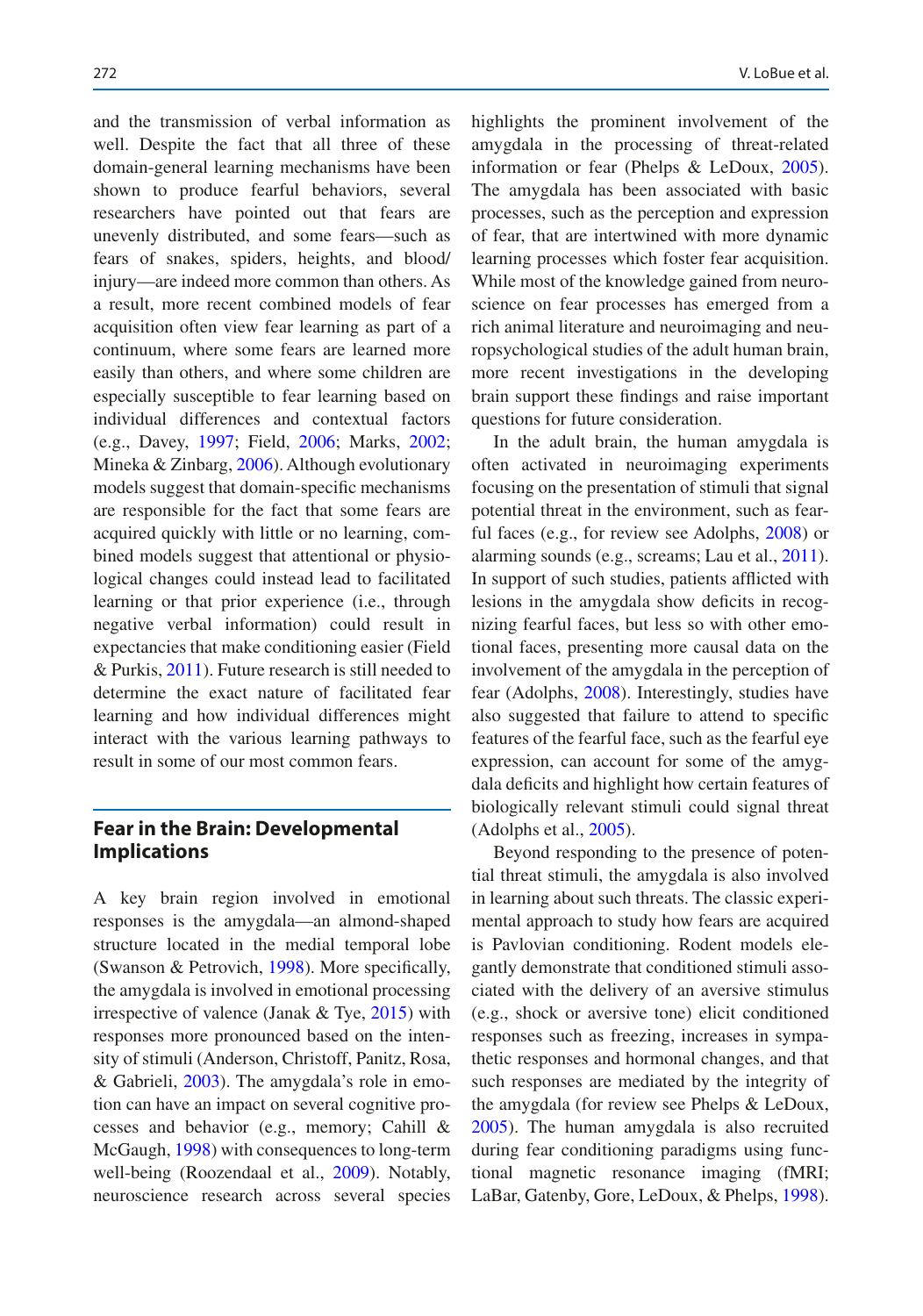Further, patients with lesions in the amygdala fail to show sympathetic responses to conditioned stimuli, measured via skin conductance responses, despite explicit recognition of the association (Anderson & Phelps, [2000\)](#page-19-26).

The putative role of the amygdala in fear acquisition extends to indirect forms of learning previously discussed in this chapter, from instruction-based learning where participants are told what the contingency is (Phelps et al., [2001](#page-24-24)) to more social types of learning that may occur via observation (Olsson, Nearing, & Phelps, [2007](#page-23-24)). Indeed, the evidence across species and methodologies is that the amygdala is essential for learning about fears. Importantly, the perception and experience of fear can also generalize to other non-threatening stimuli based on the intensity of the stimulus (Dunsmoor, Mitroff, & LaBar, [2009](#page-20-23)), with physiological expression of fear (e.g., skin conductance responses) correlating with increased amygdala activation (Dunsmoor, Prince, Murthy, Kragel, & LaBar, [2011](#page-20-24)) and highlighting a pathway to the overgeneralization of fear common across anxiety disorders (Dymond, Dunsmoor, Vervliet, Roche, & Hermans, [2015](#page-20-25)).

Given the integral role of the amygdala in the acquisition and expression of fear, and the potential of this activity to generalize and foster chronic stress and anxiety-like symptoms, getting rid of fear representation is a priority research topic with translational implications for clinical applications beyond the scope of this chapter. Nevertheless, it is important to note that the critical relationship between the prefrontal cortex and amygdala allows for emotion regulation processes to develop during an individual's lifetime.

The prefrontal cortex projections to the amygdala can serve the role of inhibiting amygdala responses, and often an inverse relationship is observed between the two structures in studies of aversive processing and emotion regulation (Kim & Whalen, [2009](#page-21-23); Urry et al., [2006](#page-25-19)). Specifically, greater connectivity between the prefrontal cortex and amygdala—where prefrontal cortex serves to inhibit amygdala activity—is observed in processes such as extinction learning (Phelps, Delgado, Nearing, & LeDoux, [2004](#page-24-25)), emotion

regulation of conditioned threat (Delgado, Li, Schiller, & Phelps, [2008\)](#page-20-26) or other aversive stimuli (Ochsner & Gross, [2005](#page-23-25)), and reversal learning (Schiller, Levy, Niv, LeDoux, & Phelps, [2008\)](#page-24-26), underscoring the importance of the connectivity between prefrontal regions and amygdala in promoting change to emotional representations that can become maladaptive (Hartley & Phelps, [2010;](#page-21-24) Schiller & Delgado, [2010\)](#page-24-27).

There are important structural and functional differences in the neurocircuitry involved in fear across development. Such differences are characterized by an overdependence on amygdalarelated signals early in life, prior to the maturation of cortical connections that can better serve an emotion regulatory role. The amygdala is a structure that is postulated to be intact early in life based on rodent data (Bouwmeester, Smits, & Ree, [2002](#page-19-27)) with rapid rates of growth prior to adolescence (Gilmore et al., [2012\)](#page-21-25). In contrast, prefrontal cortex development occurs on a slower trajectory (Casey, Jones, & Hare, [2008\)](#page-19-28), with functional connectivity between the amygdala and medial prefrontal cortical sites maturing during adolescence (Gee, Humphreys, et al., [2013\)](#page-21-26). The structural differences in the amygdala and prefrontal cortex translate to enhanced sensitivity to emotional stimuli during critical developmental stages. For instance, acquisition of threat-like information via aversive conditioning paradigms occurs at a high rate in children (Gao, Raine, Venables, Dawson, & Mednick, [2010\)](#page-21-27). Indeed, enhanced sensitivity to aversive stimuli is more apparent in early childhood compared to older individuals (Silvers et al., [2017\)](#page-24-28). Activity in the amygdala to aversive learning paradigms is also greater in adolescents compared to adults (Lau et al., [2011\)](#page-22-30), although exaggerated amygdala reactivity to threat stimuli (e.g., fearful faces) decreases through adolescence into adulthood (Gee, Gabard-Durnam, et al., [2013](#page-21-28)).

One interesting hypothesis is that children may have stronger responses to an uncertain and unpredictable environment, which has the adaptive function to train the prefrontal cortex in appropriate threat representation and responses (Tottenham & Gabard-Durnam, [2017](#page-25-20)). This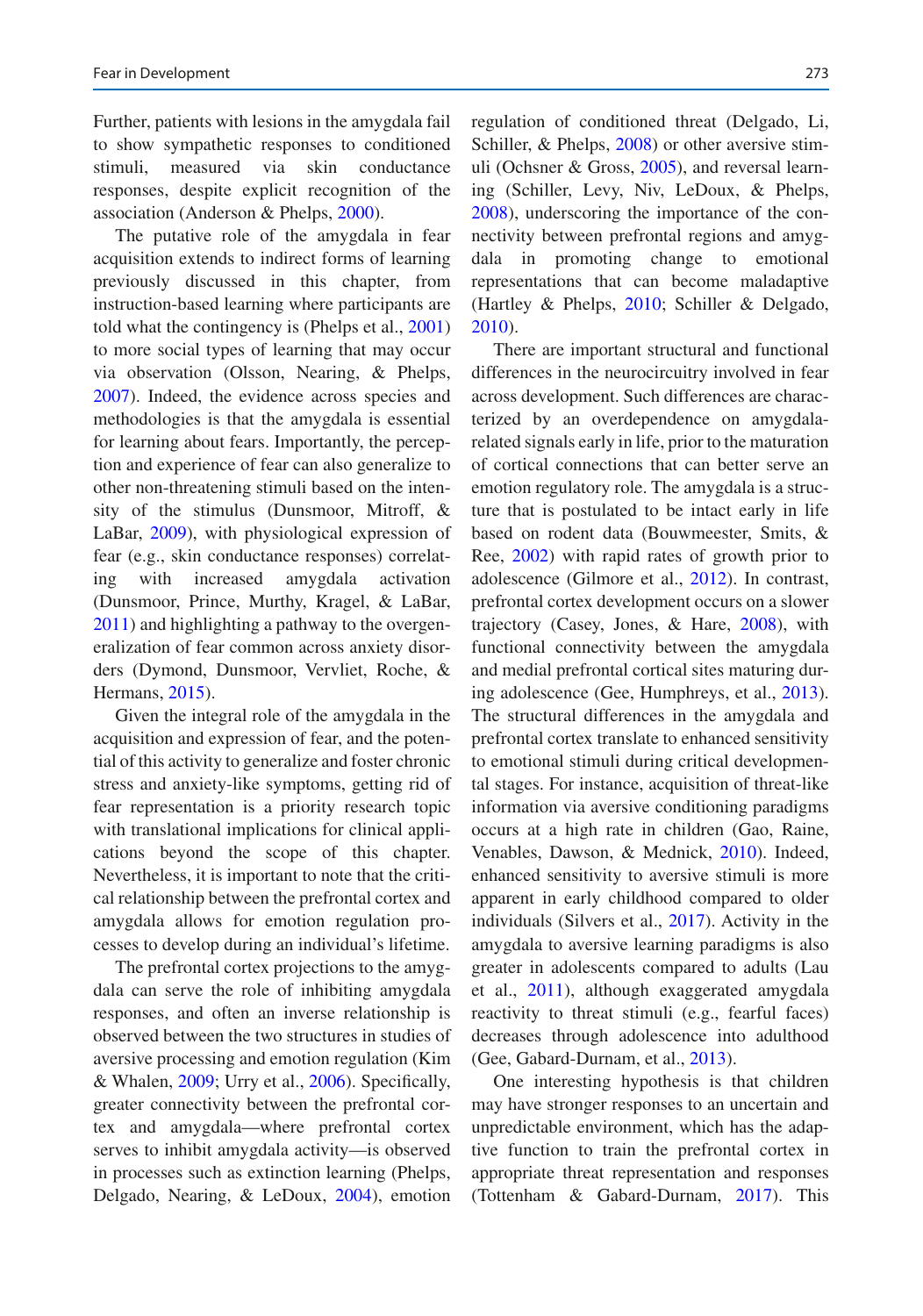could explain why some children, unlike adults, show increased amygdala reactivity to neutral faces (Thomas et al., [2001](#page-25-21)). Further, unpredictable situations (e.g., threat of an aversive outcome) can foster greater amygdala activity (Davis, Neta, Kim, Moran, & Whalen, [2016](#page-20-27)) and increased negative evaluation of ambiguous cues (Neta et al., [2017](#page-23-26)). Given that uncertainty or unpredictability is greater during early stages of childhood, this potentially explains greater amygdala reactivity to aversive stimuli early in childhood. It also highlights the vulnerability of this developmental period to early life stress, which can have maladaptive impacts in behavior later in life due to structural and functional changes in the amygdala as a result of such stress (Hanson et al., [2015](#page-21-29)).

Since cortical connections are not yet mature during early life and typical emotion regulation processes do not emerge prior to adolescence (Callaghan & Richardson, [2013\)](#page-19-29), alternative mechanisms become imperative in regulating amygdala reactivity. One such mechanism is social buffering, which can occur at various stages of life, with parental care being most important early on, then shifting to peers during adolescence, and more romantic relationships in adulthood (Coan, Schaefer, & Davidson, [2006;](#page-19-30) Masten, Telzer, Fuligni, Lieberman, & Eisenberger, [2012](#page-23-27)). Deprivation of parental or caregiver care during infancy leads to an onset of problematic symptomology associated with behavioral disorders (e.g., anxiety, impulsivity; Ellis, Fisher, & Zaharie, [2004\)](#page-20-28), underscoring the critical role of this social buffering mechanism early in life, when cortical regulatory mechanisms are not yet available, in helping to cope with the deleterious impact of stress (Hostinar, Sullivan, & Gunnar, [2014\)](#page-21-30) in an uncertain environment (Tottenham, [2015\)](#page-25-22).

# **Conclusions and Future Directions**

In summary, the literature suggests that fear develops gradually with the perception and expression of negative affect, and slowly becomes a more specific response to imminent threat once

infants gain the experience and cognitive capacity to differentiate between novel and familiar stimuli, and once they can determine when those stimuli might indeed pose a threat. Early in development, fear can be difficult to identify in preverbal infants, but research using the stranger approach and other similar paradigms suggests that the behaviors associated with fear are complex and highly dependent on context and individual differences. Likewise, the acquisition of fear can be explained by several domain-general mechanisms and is similarly affected by individual differences in emotionality, context, and differences in the properties of an individual stimulus.

There are several important issues to address for future research. First, since fear is difficult to study in the lab, there is still much to be learned about the development of specific fears over the life span. And although there is a large amount of data supporting various pathways for fear learning, it is still unclear whether these pathways are differentially effective in producing fear at various stages of development.

For example, despite some agreement among researchers that learning pathways should work together to produce fears developmentally, very few studies have investigated this possibility experimentally. One study, however, did manipulate negative verbal information before children received a direct conditioning experience to examine both the individual and combined strength of each learning pathway. Field and Storksen-Coulson ([2007\)](#page-21-31) presented 6- to 8-yearold children with threatening verbal information (or no verbal information) about a novel animal, and then exposed them to a direct conditioning event where children were instructed to touch an animal in a closed box that suddenly started to move. Although both negative verbal information (without the conditioning event) and direct conditioning (in the no verbal information condition) led to an increase in self-reported fear beliefs and avoidance behavior, negative verbal information followed by conditioning had the strongest effect on subsequent behavior. Askew et al. [\(2008](#page-19-23)) later replicated these findings with a vicarious learning procedure instead of conditioning, suggesting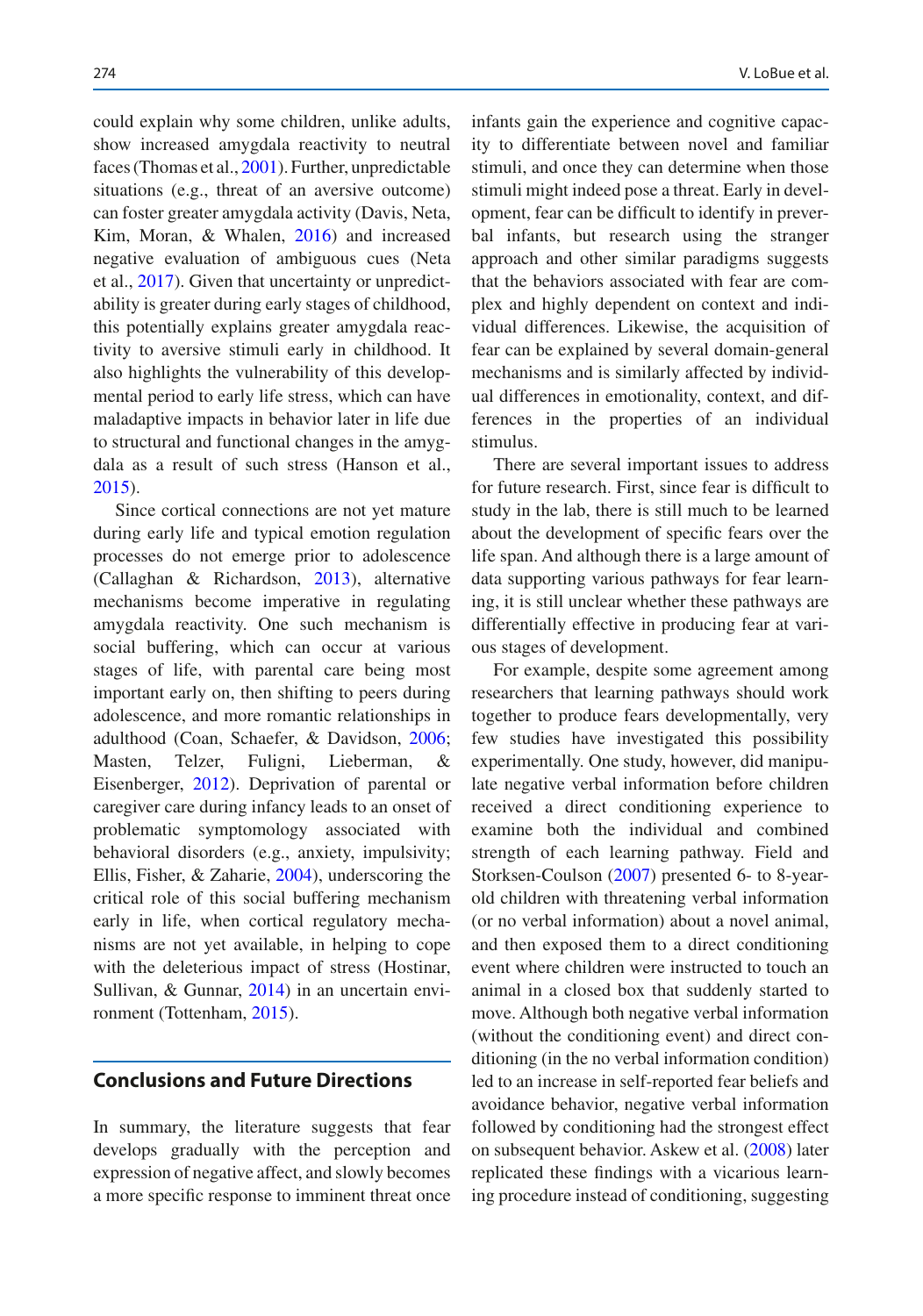that different pathways can indeed work together to produce fearful behaviors.

Another important consideration is whether the efficacy of each of these learning pathways can change over the course of development. For example, while direct conditioning might indeed be the most powerful pathway for fear conditioning across development, it is unlikely that our most common fears—such as fears of snakes and spiders—are acquired via direct negative experiences with these stimuli, leaving open the possibility that observational and instructed learning affect fear acquisition at different ages. Preverbal infants, for example, might learn best by observation, since verbal information or instruction carries little meaning without further language development. As mentioned above, it is common for infants in the second half of the first year to use their mothers' facial expressions as signals for how to behave in novel situations, so it is possible that this particular pathway might be most powerful for fear learning in preverbal infants.

However, after 12–18 months of age, babies less frequently look to their mothers' faces for information than they might have at younger ages (e.g., Kretch, Franchak, & Adolph, [2014\)](#page-22-32). Further, they become more verbal, suggesting that negative verbal information might become an increasingly important pathway for fear learning from infancy to early childhood. Indeed, verbal information sharing is incredibly common between children, their parents, and their peers (Lang, [1968;](#page-22-22) Muris & Field, [2011](#page-23-9)). In fact, in a large study of over 1000 children between the ages of 9 and 14, researchers reported that the overwhelming majority of children with fears said that those fears were acquired by hearing or seeing scary things from other people (including parents, teachers, and friends) or from a media source (Ollendick & King, [1991\)](#page-23-28). Media might then play a growing role in fear learning from early to middle childhood, and research has confirmed that children exposed to threat on television are more likely to develop fears than children with less exposure to threat on TV (see Muris & Field, [2011](#page-23-9) for a review).

Further, while newer research is beginning to provide some insight into how individual differences in temperament and attention biases might work together to facilitate the development of fear and anxiety, this area of research is relatively new. Future work that implements longitudinal designs with infant samples would be useful in helping researchers propose a new model of how attention biases develop over time and how they might interact with temperamental and environmental factors to produce adaptive or maladaptive emotional responses (see Field & Lester, [2010;](#page-20-29) Morales, Fu, & Pérez-Edgar, [2016](#page-23-29)). Future work embracing an individual differences perspective on fear acquisition that acknowledges the vast amount of variability in emotional expression among individuals is a promising new direction. Again, given the ethical problems with experimental work on fear acquisition, long-term prospective studies on the development of childhood fear and anxiety that take advantage of multiple measures are greatly needed (Muris & Field, [2011\)](#page-23-9). This kind of work—research that takes a developmental perspective and makes use of multiple data collection strategies, including behavioral, physiological, and neural—has the potential of tapping into the dynamic and multifaceted nature of emotional responding and can ultimately advance our understanding of how fear first develops and changes over the course of the life span.

#### **References**

- <span id="page-18-1"></span>Adolph, K. E. (2000). Specificity of learning: Why infants fall over a veritable cliff. *Psychological Science, 11*, 290–295.
- <span id="page-18-0"></span>Adolph, K. E., Kretch, K. S., & LoBue, V. (2014). Fear of heights in infants? *Current Directions in Psychological Science, 23*, 60–66.
- <span id="page-18-2"></span>Adolph, K. E., Tamis-LeMonda, C. S., Ishak, S., Karasik, L. B., & Lobo, S. A. (2008). Locomotor experience and use of social information are posture specific. *Developmental Psychology, 44*, 1705–1714.
- <span id="page-18-4"></span>Adolphs, R. (2008). Fear, faces, and the human amygdala. *Current Opinion in Neurobiology, 18*, 166–172.
- <span id="page-18-5"></span>Adolphs, R., Gosselin, F., Buchanan, T. W., Tranel, D., Schyns, P., & Damasio, A. R. (2005). A mechanism for impaired fear recognition after amygdala damage. *Nature, 433*(7021), 68.
- <span id="page-18-3"></span>Anderson, A. K., Christoff, K., Panitz, D., Rosa, E. D., & Gabrieli, J. D. E. (2003). Neural correlates of the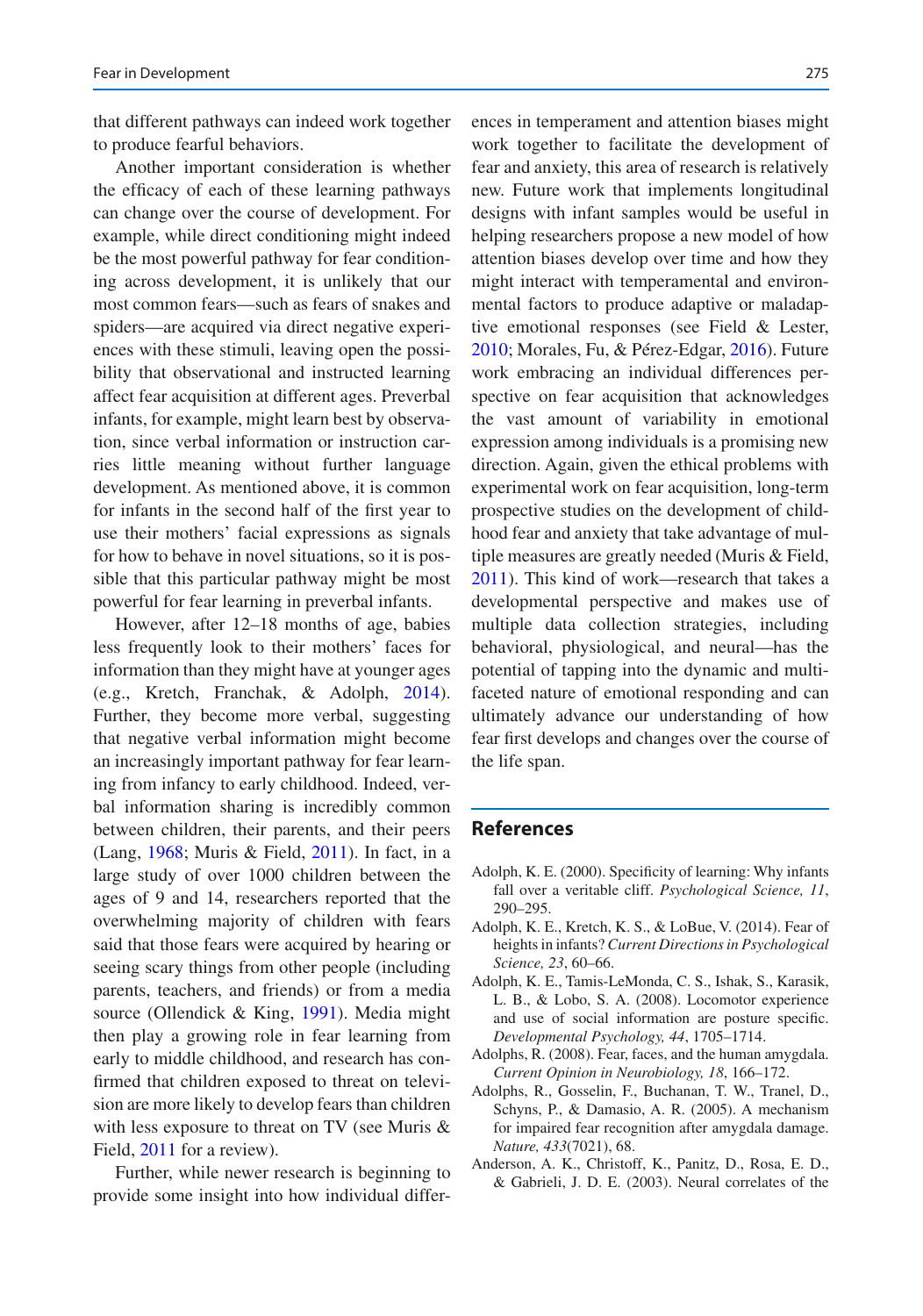automatic processing of threat facial signals. *Journal of Neuroscience, 23*, 5627–5633.

- <span id="page-19-26"></span>Anderson, A. K., & Phelps, E. A. (2000). Expression without recognition: Contributions of the human amygdala to emotional communication. *Psychological Science, 11*, 106–111.
- <span id="page-19-21"></span>Askew, C., & Field, A. P. (2007). Vicarious learning and the development of fears in childhood. *Behaviour Research and Therapy, 45*, 2616–2627.
- <span id="page-19-20"></span>Askew, C., & Field, A. P. (2008). The vicarious learning pathway to fear 40 years on. *Clinical Psychology Review, 28*, 1249–1265.
- <span id="page-19-23"></span>Askew, C., Kessock-Philip, H., & Field, A. P. (2008). What happens when verbal threat information and vicarious learning combine? *Behavioural and Cognitive Psychotherapy, 36*, 491–505.
- <span id="page-19-7"></span>Barrera, M. E., & Maurer, D. (1981). Recognition of mother's photographed face by the three-month-old infant. *Child Development, 52*, 714–716.
- <span id="page-19-2"></span>Barrett, L. F. (2006). Solving the emotion paradox: Categorization and the experience of emotion. *Personality and Social Psychology Review, 10*, 20–46.
- <span id="page-19-14"></span>Bertenthal, B. I., Campos, J. J., & Barrett, K. C. (1984). Self-produced locomotion: An organizer of emotional, cognitive, and social development in infancy. In R. N. Emde & R. J. Harmon (Eds.), *Continuities and discontinuities in development* (pp. 175–210). New York, NY: Plenum Press.
- <span id="page-19-27"></span>Bouwmeester, H., Smits, K., & Ree, J. M. V. (2002). Neonatal development of projections to the basolateral amygdala from prefrontal and thalamic structures in rat. *Journal of Comparative Neurology, 450*, 241–255.
- <span id="page-19-22"></span>Boyer, P., & Bergstrom, B. (2011). Threat-detection in child development: An evolutionary perspective. *Neuroscience and Biobehavioral Reviews, 35*, 1034–1041.
- <span id="page-19-6"></span>Broeren, S., Lester, K. J., Muris, P., & Field, A. P. (2011). They are afraid of the animal, so therefore I am too: Influence of peer modeling on fear beliefs and approach–avoidance behaviors towards animals in typically developing children. *Behaviour Research and Therapy, 49*, 50–57.
- <span id="page-19-16"></span>Bronson, G. W. (1972). Infants' reactions to unfamiliar persons and novel objects. *Monographs of the Society for Research in Child Development, 37*, 1–46.
- <span id="page-19-18"></span>Brooker, R. J., Buss, K. A., Lemery-Chalfant, K., Aksan, N., Davidson, R. J., & Goldsmith, H. H. (2013). The development of stranger fear in infancy and toddlerhood: Normative development, individual differences, antecedents, and outcomes. *Developmental Science, 16*, 864–878.
- <span id="page-19-17"></span>Brooks, J., & Lewis, M. (1976). Infants' responses to strangers: Midget, adult, and child. *Educational Testing Service, 47*, 323–332.
- <span id="page-19-24"></span>Buijzen, M., Van der Molen, J. H. W., & Sondij, P. (2007). Parental mediation of children's emotional responses to a violent news event. *Communication Research, 34*, 212–230.
- <span id="page-19-4"></span>Buss, K. A. (2011). Which fearful toddlers should we worry about? Context, fear regulation, and anxiety risk. *Developmental Psychobiology, 47*, 804–819.
- <span id="page-19-19"></span>Buss, K. A., Davidson, R. J., Kalin, N. H., & Goldsmith, H. H. (2004). Context specific freezing and associated physiological reactivity as a dysregulated fear response. *Developmental Psychology, 40*, 583–594.
- <span id="page-19-25"></span>Cahill, L., & McGaugh, J. L. (1998). Mechanisms of emotional arousal and lasting declarative memory. *Trends in Neurosciences, 21*, 294–299.
- <span id="page-19-29"></span>Callaghan, B. L., & Richardson, R. (2013). Early experiences and the development of emotional learning systems in rats. *Biology of Mood & Anxiety Disorders, 127*, 703.
- <span id="page-19-8"></span>Campos, J. J., Anderson, D. I., Barbu-Roth, M. A., Hubbard, E. M., Hertenstein, M. J., & Witherington, D. (2000). Travel broadens the mind. *Infancy, 1*, 149–219.
- <span id="page-19-13"></span>Campos, J. J., Bertenthal, B. I., & Kermoian, R. (1992). Early experience and emotional development: The emergence of wariness of heights. *Psychological Science, 3*, 61–64.
- <span id="page-19-0"></span>Campos, J. J., Frankel, C. B., & Camras, L. (2004). On the nature of emotion regulation. *Child Development, 75*, 377–394.
- <span id="page-19-15"></span>Campos, J. J., Hiatt, S., Ramsay, D., Henderson, C., & Svejda, M. (1978). The emergence of fear on the visual cliff. In M. Lewis & L. Rosenblum (Eds.), *The development of affect* (pp. 149–182). New York, NY: Plenum Press.
- <span id="page-19-5"></span>Camras, L. A. (2011). Differentiation, dynamical integration, and functional emotional development. *Emotion Review, 3*, 138–146.
- <span id="page-19-10"></span>Camras, L. A., Oster, H., Bakeman, R., Meng, Z., Ujiie, T., & Campos, J. J. (2007). Do infants show distinct negative facial expressions for fear and anger? Emotional expression in 11-month-old European, American, Chinese, and Japanese infants. *Infancy, 11*, 131–155.
- <span id="page-19-11"></span>Camras, L. A., Oster, H., Campos, J. J., Miyake, K., & Bradshaw, D. (1992). Japanese and American infants' responses to arm restraint. *Developmental Psychology, 28*, 578–583.
- <span id="page-19-9"></span>Camras, L. A., & Shutter, J. M. (2010). Emotional facial expressions in infancy. *Emotion Review, 2*, 120–129.
- <span id="page-19-12"></span>Camras, L. A., Sullivan, J., & Michel, G. (1993). Adult judgments of facial, vocal, and body actions. *Journal of Nonverbal Behavior, 17*, 171–186.
- <span id="page-19-28"></span>Casey, B. J., Jones, R. M., & Hare, T. A. (2008). The adolescent brain. *Annals of the New York Academy of Sciences, 1124*, 111–126.
- <span id="page-19-3"></span>Clore, G. L., & Ortony, A. (2000). Cognition in emotion: Never, sometimes, or always. In R. D. Lane & L. Nadel (Eds.), *The cognitive neuroscience of emotion* (pp. 24–61). New York, NY: Oxford University Press.
- <span id="page-19-1"></span>Coan, J. A. (2010). Emergent ghosts of the emotion machine. *Emotion Review, 2*, 274–285.
- <span id="page-19-30"></span>Coan, J. A., Schaefer, H. S., & Davidson, R. J. (2006). Why we hold hands: Social regulation of the neural threat response. *Psychphysiology, 43*, 17.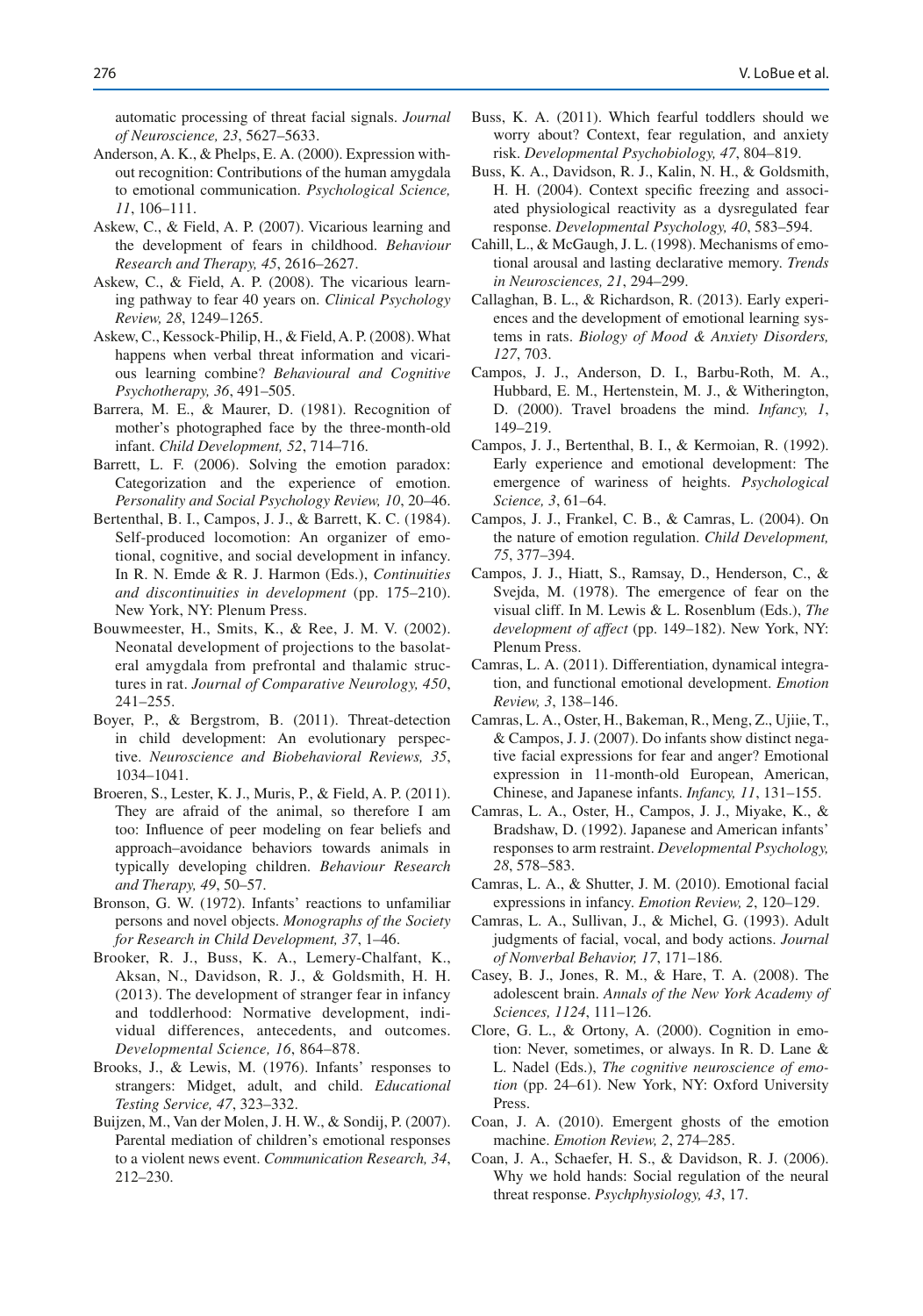- <span id="page-20-19"></span>Coelho, C. M., & Purkis, H. (2009). The origins of specific phobias: Influential theories and current perspectives. *Review of General Psychology, 31*, 335–348.
- <span id="page-20-10"></span>Cohn, J. F., Matias, R., Tronick, E. Z., Connell, D., & Lyons-Ruth, K. (1986). Face-to-face interactions of depressed mothers and their infants. *New Directions for Child and Adolescent Development, 34*, 31–45.
- <span id="page-20-7"></span>Cunningham, W. A., Dunfield, K. A., & Stillman, P. E. (2013). Emotional states from affective dynamics. *Emotion Review, 5*, 344–355.
- <span id="page-20-5"></span>Cunningham, W. A., & Zelazo, P. D. (2007). Attitudes and evaluations: A social cognitive neuroscience perspective. *Trends in Cognitive Sciences, 11*, 97–104.
- <span id="page-20-6"></span>Cunningham, W. A., & Zelazo, P. D. (2009). The development of iterative reprocessing: Implications for affect and its regulation. In P. D. Zelazo, M. Chandler, & E. A. Crone (Eds.), *Developmental social cognitive neuroscience* (pp. 81–98). Mahwah, NJ: Erlbaum.
- <span id="page-20-9"></span>de Haan, M., Belsky, J., Reid, V., Volein, A., & Johnson, M. H. (2004). Maternal personality and infants' neural and visual responsivity to facial expressions of emotion. *Journal of Child Psychology and Psychiatry, 45*, 1209–1218.
- <span id="page-20-22"></span>Davey, G. C. L. (1997). A conditioning model of phobias. In G. C. L. Davey (Ed.), *Phobias: A handbook of theory, research and treatment* (pp. 301–322). Chichester, UK: Wiley.
- <span id="page-20-21"></span>Davey, G. C. L. (2002). 'Nonspecific' rather than 'nonassociative' pathways to phobias: A commentary on Poulton and Menzies. *Behaviour Research and Therapy, 40*, 151–158.
- <span id="page-20-27"></span>Davis, F. C., Neta, M., Kim, M. J., Moran, J. M., & Whalen, P. J. (2016). Interpreting ambiguous social cues in unpredictable contexts. *Social Cognitive and Affective Neuroscience, 11*, 775–582.
- <span id="page-20-26"></span>Delgado, M. R., Li, J., Schiller, D., & Phelps, E. A. (2008). The role of the striatum in aversive learning and aversive prediction errors. *Philosophical Transactions of the Royal Society of London B: Biological Sciences, 363*(1511), 3787–3800.
- <span id="page-20-0"></span>Delgado, M. R., Olsson, A., & Phelps, E. A. (2006). Extending animal models of fear conditioning to humans. *Biological Psychology, 73*, 39–48.
- <span id="page-20-12"></span>Dollinger, S. J., O'Donnell, J. P., & Staley, A. A. (1984). Lightning-strike disaster: Effects on children's fears and worries. *Journal of Consulting and Clinical Psychology, 52*, 1028–1038.
- <span id="page-20-17"></span>Dubi, K., Rapee, R. M., Emerton, J. L., & Schniering, C. A. (2008). Maternal modeling and the acquisition of fear and avoidance in toddlers: Influence of stimulus preparedness and child temperament. *Journal of Abnormal Child Psychology, 36*, 499–512.
- <span id="page-20-23"></span>Dunsmoor, J. E., Mitroff, S. R., & LaBar, K. S. (2009). Generalization of conditioned fear along a dimension of increasing fear intensity. *Learning & Memory, 16*, 460–469.
- <span id="page-20-24"></span>Dunsmoor, J. E., Prince, S. E., Murthy, V. P., Kragel, P. A., & LaBar, K. S. (2011). Neurobehavioral mechanisms of human fear generalization. *NeuroImage, 55*, 1878–1888.
- <span id="page-20-25"></span>Dymond, S., Dunsmoor, J. E., Vervliet, B., Roche, B., & Hermans, D. (2015). Fear generalization in humans: Systematic review and implications for anxiety disorder research. *Behavior Therapy, 46*, 561–582.
- <span id="page-20-4"></span>Ekman, P. (1993). Facial expressions of emotion: New findings, new questions. *Psychological Science, 3*, 34–38.
- <span id="page-20-2"></span>Ekman, P., & Cordaro, D. (2011). What is meant by calling emotions basic. *Emotion Review, 3*, 364–370.
- <span id="page-20-3"></span>Ekman, P., & Friesen, W. V. (1971). Constants across cultures in the face and emotion. *Journal of Personality and Social Psychology, 17*, 124–129.
- <span id="page-20-11"></span>Ekman, P., & Oster, H. (1979). Facial expressions of emotion. *Annual Review of Psychology, 30*, 527–554.
- <span id="page-20-28"></span>Ellis, B. H., Fisher, P. A., & Zaharie, S. (2004). Predictors of disruptive behavior, developmental delays, anxiety, and affective symptomatology among institutionally reared romanian children. *Journal of the Amerian Academy of Child & Adolescent Psychiatry, 43*, 1283–1292.
- <span id="page-20-8"></span>Farroni, T., Menon, E., Rigato, S., & Johnson, M. H. (2007). The perception of facial expressions in newborns. *European Journal of Developmental Psychology, 4*, 2–13.
- <span id="page-20-1"></span>Ferrari, M. (1986). Fears and phobias in childhood: Some clinical and developmental considerations. *Child Psychiatry and Human Development, 17*, 75–87.
- <span id="page-20-14"></span>Field, A. P. (2006). Is conditioning a useful framework for understanding the development and treatment of phobias? *Clinical Psychology Review, 26*, 857–875.
- <span id="page-20-15"></span>Field, A. P., & Lawson, J. (2003). Fear information and the development of fears during childhood: Effects on implicit fear responses and behavioural avoidance. *Behaviour Research and Therapy, 41*, 1277–1293.
- <span id="page-20-18"></span>Field, A. P., Lawson, J., & Banerjee, R. (2008). The verbal threat information pathway to fear in children: The longitudinal effects on fear cognitions and the immediate effects on avoidance behavior. *Journal of Abnormal Psychology, 117*, 214–224.
- <span id="page-20-29"></span>Field, A. P., & Lester, K. J. (2010). Is there room for 'development' in developmental models of information processing biases to threat in children and adolescents? *Clinical Child and Family Psychology Review, 13*, 315–332.
- <span id="page-20-20"></span>Field, A. P., & Price-Evans, K. (2009). Temperament moderates the effect of the verbal threat information pathway on children's heart rate responses to novel animals. *Behaviour Research and Therapy, 47*, 431–436.
- <span id="page-20-13"></span>Field, A. P., & Purkis, H. M. (2011). The role of learning in the aetiology of child and adolescent fear and anxiety. In W. K. Silverman & A. P. Field (Eds.), *Anxiety disorders in children and adolescents: Research, assessment and intervention* (2nd ed., pp. 227–256). Cambridge, UK: Cambridge University Press.
- <span id="page-20-16"></span>Field, A. P., & Schorah, H. (2007). The verbal information pathway to fear and heart rate changes in children. *Journal of Child Psychology and Psychiatry, 48*, 1088–1093.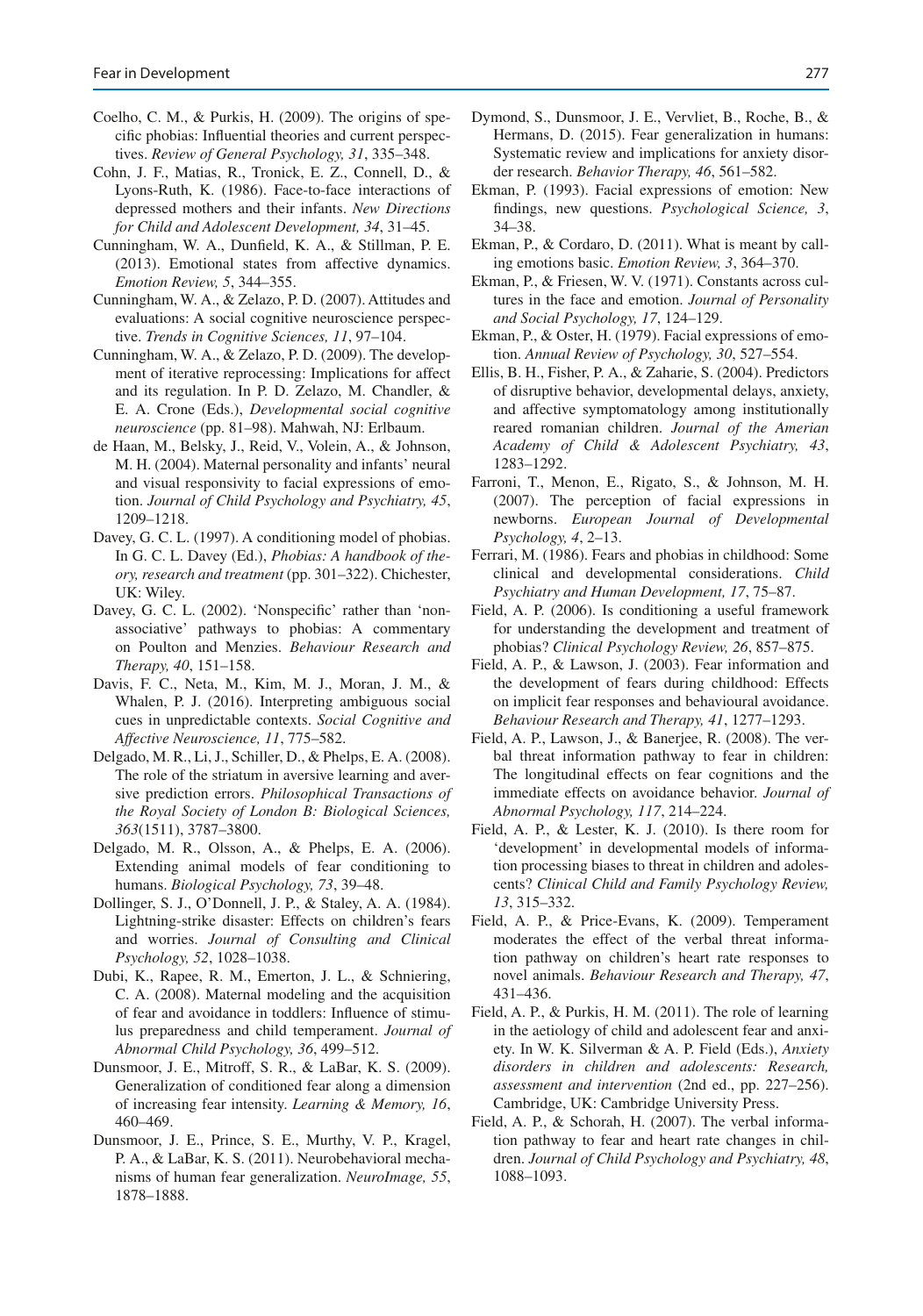- <span id="page-21-31"></span>Field, A. P., & Storksen-Coulson, H. (2007). The interaction of pathways to fear in childhood anxiety: A preliminary study. *Behaviour Research and Therapy, 45*, 3051–3059.
- <span id="page-21-8"></span>Field, T. M. (1992). Infants of depressed mothers. *Development and Psychopathology, 4*, 49–66.
- <span id="page-21-16"></span>Field, T. M., Cohen, D., Garcia, R., & Greenberg, R. (1984). Mother-stranger face discrimination by the newborn. *Infant Behavior and Development, 7*, 19–25.
- <span id="page-21-6"></span>Field, T. M., Woodson, R., Greenberg, R., & Cohen, D. (1983). Facial expression by neonates. *Annual Progress in Child Psychiatry and Child Development, 16*, 119–125.
- <span id="page-21-21"></span>Forrester, M. B., & Stanley, S. K. (2004). Epidemiology of spider bites in Texas, 1998–2002. *Public Health, 118*, 506–507.
- <span id="page-21-12"></span>Gao, X., & Maurer, D. (2010). A happy story: Developmental changes in children's sensitivity to facial expressions of varying intensities. *Journal of Experimental Child Psychology, 107*, 67–86.
- <span id="page-21-27"></span>Gao, Y., Raine, A., Venables, P. H., Dawson, M. E., & Mednick, S. A. (2010). Reduced electrodermal fear conditioning from ages 3 to 8 years is associated with aggressive behavior at age 8 years. *Journal of Child Psychology and Psychiatry, 51*, 550–558.
- <span id="page-21-28"></span>Gee, D. G., Gabard-Durnam, L. J., Flannery, J., Goff, B., Humphreys, K. L., Telzer, E. H., … Tottenham, N. (2013). Early developmental emergence of human amygdala–prefrontal connectivity after maternal deprivation. *Proceedings of the National Academy of Sciences, 110*, 15638–15643, 201307893.
- <span id="page-21-26"></span>Gee, D. G., Humphreys, K. L., Flannery, J., Goff, B., Telzer, E. H., Shapiro, M., … Tottenham, N. (2013). A developmental shift from positive to negative connectivity in human amygdala–prefrontal circuitry. *Journal of Neuroscience, 33*, 4584–4593.
- <span id="page-21-17"></span>Gerull, F. C., & Rapee, R. M. (2002). Mother knows best: Effects of maternal modeling on the acquisition of fear and avoidance behavior in toddlers. *Behaviour Research and Therapy, 40*, 279–287.
- <span id="page-21-25"></span>Gilmore, J. H., Shi, F., Woolson, S. L., Knickmeyer, R. C., Short, S. J., Lin, W., … Shen, D. (2012). Longitudinal development of cortical and subcortical gray matter from birth to 2 years. *Cerebral Cortex, 22*, 2478–2485.
- <span id="page-21-14"></span>Goldsmith, H. H., & Rothbart, M. K. (1999). *The laboratory temperament assessment battery (Locomotor Version, Edition 3.1)*. Madison, WI: University of Wisconsin-Madison.
- <span id="page-21-29"></span>Hanson, J. L., Nacewicz, B. M., Sutterer, M. J., Cayo, A. A., Schaefer, S. M., Rudolph, K. D., … Davidson, R. J. (2015). Behavioral problems after early life stress: Contributions of the hippocampus and amygdala. *Biological Psychiatry, 77*, 314–323.
- <span id="page-21-24"></span>Hartley, C. A., & Phelps, E. A. (2010). Changing fear: The neurocircuitry of emotion regulation. *Neuropsychopharmacology, 35*, 136.
- <span id="page-21-9"></span>Hertenstein, M. J., & Campos, J. J. (2001). Emotion regulation via maternal touch. *Infancy, 2*, 549–566.
- <span id="page-21-30"></span>Hostinar, C. E., Sullivan, R. M., & Gunnar, M. R. (2014). Psychobiological mechanisms underlying the social

buffering of the hypothalamic–pituitary–adrenocortical axis: A review of animal models and human studies across development. *Psychological Bulletin, 140*, 256–282.

- <span id="page-21-1"></span>Izard, C. E. (1990). Facial expressions and the regulation of emotions. *Journal of Personality and Social Psychology, 58*, 487–498.
- <span id="page-21-2"></span>Izard, C. E. (1994). Innate and universal facial expressions: Evidence from developmental and cross-cultural research. *Psychological Bulletin, 115*, 288–299.
- <span id="page-21-0"></span>Izard, C. E. (2007). Basic emotions, natural kinds, emotion schemas, and a new paradigm. *Perspectives on Psychological Science, 2*, 260–280.
- <span id="page-21-3"></span>Izard, C. E., Heubner, R. R., Risser, D., McGinnes, G. C., & Dougherty, L. M. (1980). The young infants' ability to produce discrete emotion expressions. *Developmental Psychology, 16*, 132–140.
- <span id="page-21-22"></span>Janak, P. H., & Tye, K. M. (2015). From circuits to behavior in the amygdala. *Nature, 517*(7534), 284–292.
- <span id="page-21-4"></span>Kagan, J. (1988). The idea of emotion in human development. In C. E. Izard, J. Kagan, & R. B. Zajonc (Eds.), *Emotions, cognition, and behavior* (p. 38). Cambridge, MA: Cambridge University.
- <span id="page-21-11"></span>Karasik, L. B., Tamis-LeMonda, C. S., & Adolph, K. E. (2016). Decisions at the brink: Locomotor experience affects infants' use of social information on an adjustable drop-off. *Frontiers in Psychology, 7*, 797.
- <span id="page-21-20"></span>Kasturiratne, A., Wickremasinghe, A. R., de Silva, N., Gunawardena, N. K., Pathmeswaran, A., Premaratna, R., … de Silva, H. J. (2008). The global burden of snakebite: A literature analysis and modeling based on regional estimates of envenoming and deaths. *PLoS Medicine, 5*(11), e218, 1591–e218, 1604.
- <span id="page-21-5"></span>Keltner, D., & Gross, J. J. (1999). Functional accounts of emotions. *Cognition & Emotion, 13*, 467–480.
- <span id="page-21-23"></span>Kim, M. J., & Whalen, P. J. (2009). The structural integrity of an amygdala-prefrontal pathway predicts trait anxiety. *Journal of Neuroscience, 29*, 11614–11618.
- <span id="page-21-18"></span>King, N. J., Eleonora, G., & Ollendick, T. H. (1998). Etiology of childhood phobias: Current status of Rachman's three pathways theory. *Behaviour Research and Therapy, 36*, 297–309.
- <span id="page-21-19"></span>Kleinknecht, R. A. (2002). Comments on: Non-associative fear acquisition: A review of the evidence from retrospective and longitudinal research. *Behaviour Research and Therapy, 40*, 159–163.
- <span id="page-21-10"></span>Klinnert, M. D. (1984). The regulation of infant behavior by maternal facial expression. *Infant Behavior and Development, 7*, 447–465.
- <span id="page-21-13"></span>Koster, E. H. W., Crombez, G., Van Damme, S., Verschuere, B., & De Houwer, J. (2004). Does imminent threat capture and hold attention? *Emotion, 4*, 312–317.
- <span id="page-21-7"></span>Kotsoni, E., de Haan, M., & Johnson, M. H. (2001). Categorical perception of facial expressions by 7-month-old infants. *Perception, 30*, 1115–1125.
- <span id="page-21-15"></span>Kretch, K. S., & Adolph, K. E. (2013). Cliff or step? Posture-specific learning at the edge of a drop-off. *Child Development, 84*, 226–240.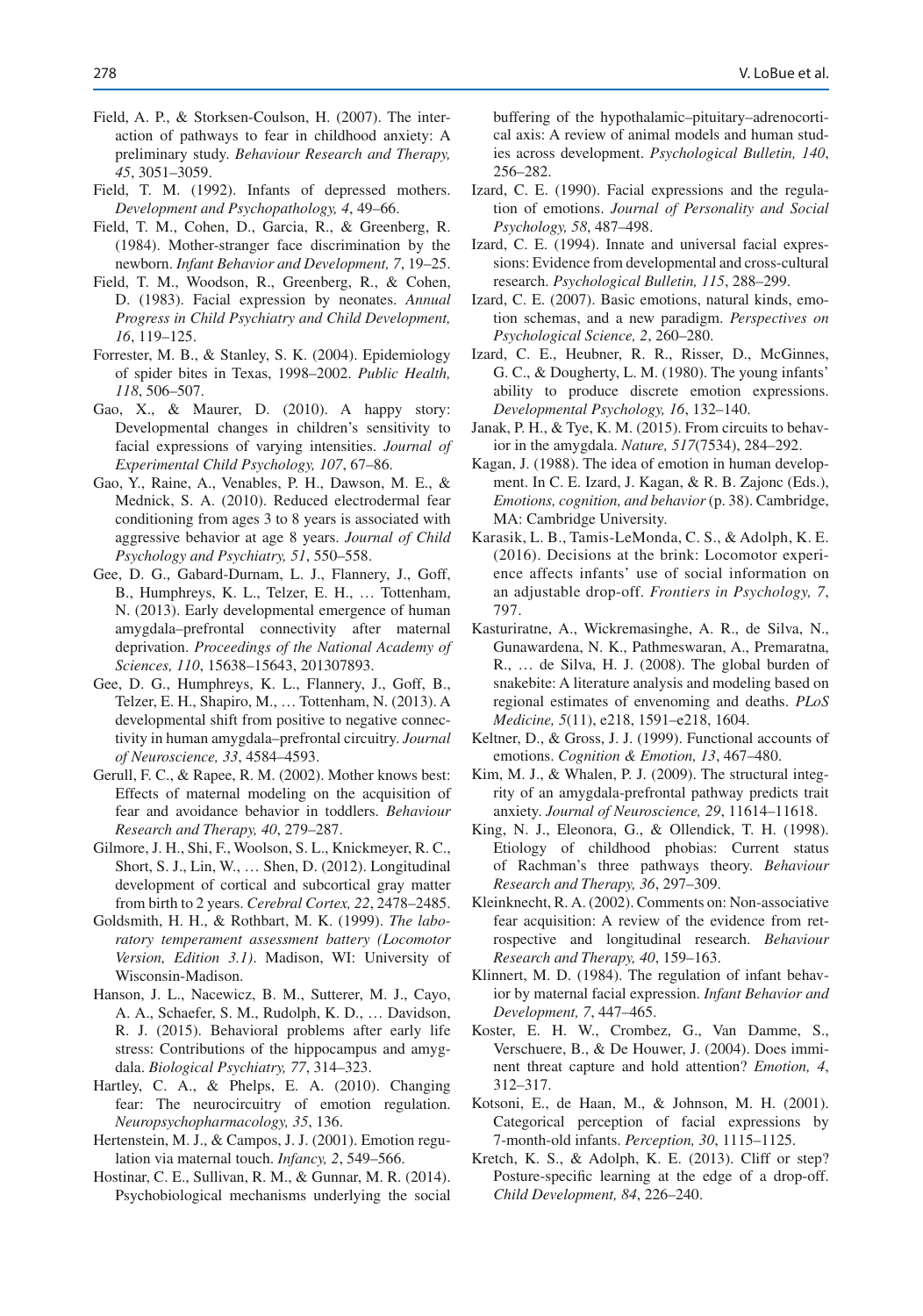- <span id="page-22-32"></span>Kretch, K. S., Franchak, J. M., & Adolph, K. E. (2014). Crawling and walking infants see the world differently. *Child Development, 85*, 1503–1518.
- <span id="page-22-7"></span>Krol, K. M., Monakhov, M., San Lai, P., Ebstein, R. P., & Grossmann, T. (2015). Genetic variation in CD38 and breastfeeding experience interact to impact infants' attention to social eye cues. *Proceedings of the National Academy of Sciences, 112*, E5434–E5442.
- <span id="page-22-31"></span>LaBar, K. S., Gatenby, J. C., Gore, J. C., LeDoux, J. E., & Phelps, E. A. (1998). Human amygdala activation during conditioned fear aquisition and extinction: A mixed-trial fMRI study. *Neuron, 20*, 937–945.
- <span id="page-22-22"></span>Lang, P. J. (1968). Fear reduction and fear behavior: Problems in treating a construct. In J. M. Schlien (Ed.), *Research in psychotherapy* (Vol. 3, pp. 90–103). Washington, DC: American Psychological Association.
- <span id="page-22-4"></span>Lang, P. J., Davis, M., & Öhman, A. (2000). Fear and anxiety: Animal models and human cognitive psychophysiology. *Journal of Affective Disorders, 61*, 137–159.
- <span id="page-22-30"></span>Lau, J. Y., Britton, J. C., Nelson, E. E., Angold, A., Ernst, M., Goldwin, M., … Pine, D. S. (2011). Distinct neural signatures of threat learning in adolescents and adults. *Proceedings of the National Academy of Sciences, 108*, 4500–4505.
- <span id="page-22-17"></span>Lazarus, R. (1994). The stable and the unstable in emotion. In P. Ekman & R. J. Davidson (Eds.), *The nature of emotion: Fundamental questions* (pp. 79–85). Oxford, NY: Oxford University Press.
- <span id="page-22-3"></span>Lazarus, R. S. (1991). *Emotion and adaptation*. New York, NY: Oxford University Press.
- <span id="page-22-0"></span>LeDoux, J. (2012). Rethinking the emotional brain. *Neuron, 73*, 653–676.
- <span id="page-22-8"></span>Leppänen, J., Peltola, M. J., Mäntymaa, M., Koivuluoma, M., Salminen, A., & Puura, K. (2010). Cardiac and behavioral evidence for emotional influences on attention in 7-month-old infants. *International Journal of Behavioral Development, 34*, 547–553.
- <span id="page-22-5"></span>Leppänen, J. M., Moulson, M. C., Vogel-Farley, V. K., & Nelson, C. A. (2007). An ERP study of emotional face processing in the adult and infant brain. *Child Development, 78*, 232–245.
- <span id="page-22-1"></span>Lewis, M. (2013). *The rise of consciousness and the development of emotional life*. New York, NY: The Guilford Press.
- <span id="page-22-21"></span>Lewis, M., Brooks, J., & Haviland, J. (1978). Hearts and faces: A study in the measurement of emotion. In M. Lewis & L. A. Rosenblum (Eds.), *The development of affect* (pp. 77–123). Springer. Boston, MA.
- <span id="page-22-2"></span>Lewis, M., & Douglas, L. (1998). A dynamic systems approach to cognition-emotion interactions in development. In M. F. Mascolo & S. Griffin (Eds.), *What develops in emotional development* (pp. 159–188). New York, NY: Plenum Press.
- <span id="page-22-24"></span>Lewis, M., & Rosenblum, L. A. (1974). Introduction: The origins of fear. In M. Lewis & L. A. Rosenblum (Eds.), *The origins of behavior* (Vol. 2, pp. 1–10). New York, NY: Wiley.
- <span id="page-22-11"></span>LoBue, V. (2009). More than just a face in the crowd: Detection of emotional facial expressions in young children and adults. *Developmental Science, 12*, 305–313.
- <span id="page-22-9"></span>LoBue, V. (2010a). And along came a spider: Superior detection of spiders in children and adults. *Journal of Experimental Child Psychology, 107*, 59–66.
- <span id="page-22-16"></span>LoBue, V. (2010b). What's so scary about needles and knives? Examining the role of experience in threat detection. *Cognition and Emotion, 24*, 80–87.
- <span id="page-22-25"></span>LoBue, V. (2013). What are we so afraid of? How early attention shapes our most common fears. *Child Development Perspectives, 7*, 38–42.
- <span id="page-22-13"></span>LoBue, V. (2014). Deconstructing the snake: The relative roles of perception, cognition, and emotion on threat detection. *Emotion, 14*, 701–711.
- <span id="page-22-26"></span>LoBue, V. (2016). When is a face no longer a face? A problematic dichotomy in visual detection research. *Emotion Review, 8*, 250–257.
- <span id="page-22-23"></span>LoBue, V., & Adolph, K. E. (2019, in press). Fear in infancy: Lessons from strangers, heights, snakes, spiders, and other scary stuff. *Developmental Psychology.*
- <span id="page-22-19"></span>LoBue, V., Buss, K. A., Taber-Thomas, B. C., & Pérez-Edgar, K. (2017). Developmental differences in infants' attention to social and non-social threats. *Infancy, 22*, 403–415.
- <span id="page-22-10"></span>LoBue, V., & DeLoache, J. S. (2008). Detecting the snake in the grass: Attention to fear relevant stimuli by adults and young children. *Psychological Science, 19*, 284–289.
- <span id="page-22-12"></span>LoBue, V., & DeLoache, J. S. (2010). Superior detection of threat-relevant stimuli in infancy. *Developmental Science, 13*, 221–228.
- <span id="page-22-14"></span>LoBue, V., & DeLoache, J. S. (2011). What so special about slithering serpents? Children and adults rapidly detect snakes based on their simple features. *Visual Cognition, 19*, 129–143.
- <span id="page-22-15"></span>LoBue, V., & Larson, C. L. (2010). What makes angry faces look so…angry? Examining visual attention to the shape of threat in children and adults. *Visual Cognition, 18*, 1165–1178.
- <span id="page-22-18"></span>LoBue, V., & Pérez-Edgar, K. (2014). Sensitivity to social and non-social threats in temperamentally shy children at-risk for anxiety. *Developmental Science, 17*, 239–247.
- <span id="page-22-27"></span>LoBue, V., & Rakison, D. (2013). What we fear most: A developmental advantage for threat-relevant stimuli. *Developmental Review, 33*, 285–303.
- <span id="page-22-28"></span>LoBue, V., Rakison, D., & DeLoache, J. S. (2010). Threat perception across the lifespan: Evidence for multiple converging pathways. *Current Directions in Psychological Science, 19*, 375–379.
- <span id="page-22-6"></span>Malatesta, C. Z., & Haviland, J. M. (1982). Learning display rules: The socialization of emotion expression in infancy. *Child Development, 53*, 991–1003.
- <span id="page-22-29"></span>Marks, I. (2002). Innate and learned fears are at opposite ends of a continuum of associability. *Behaviour Research and Therapy, 40*, 165–167.
- <span id="page-22-20"></span>Marks, I. M. (1987). *Fears, phobias, and rituals*. New York, NY: Oxford University Press.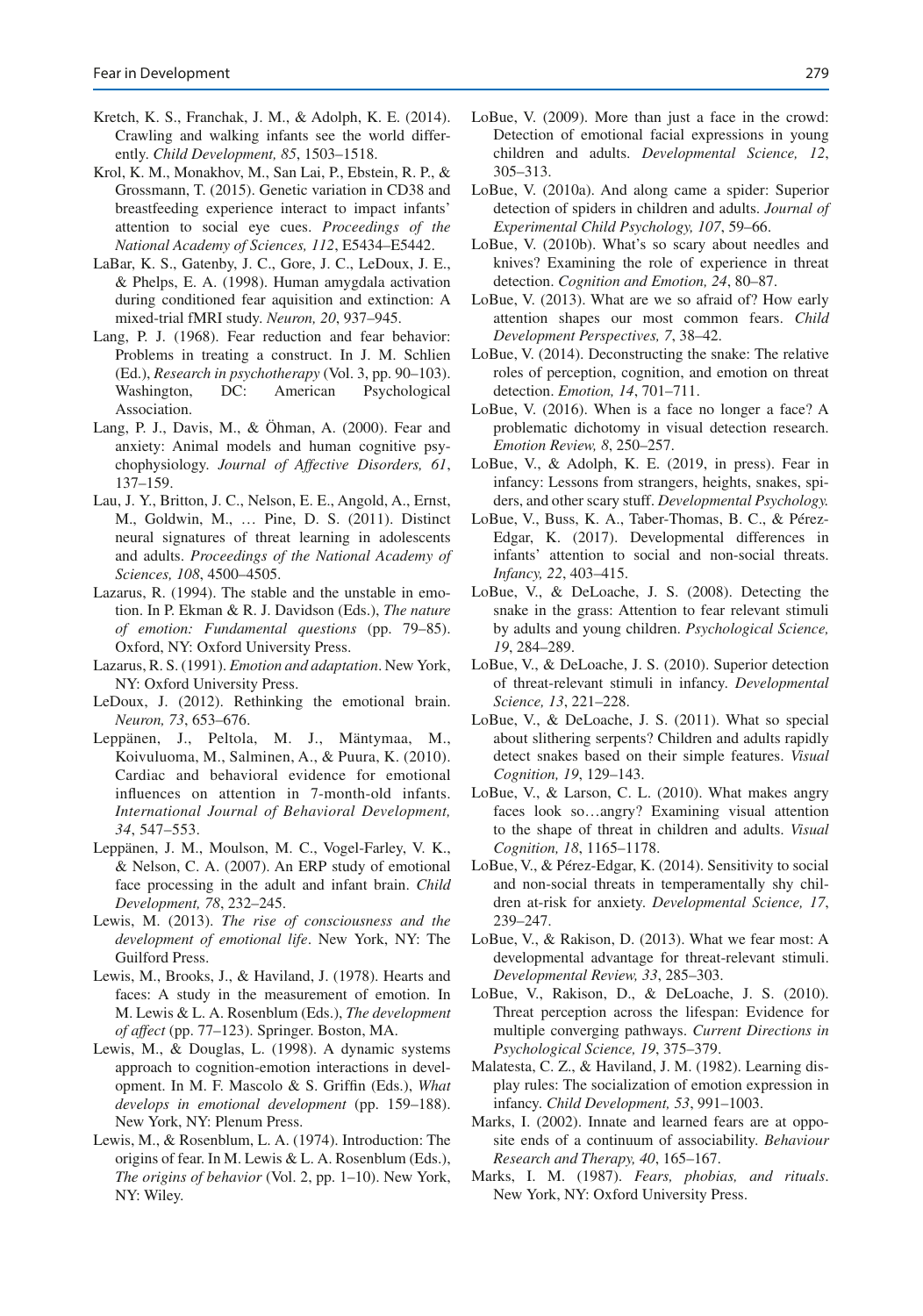- <span id="page-23-17"></span>Marks, I. M., & Nesse, R. M. (1994). Fear and fitness: An evolutionary analyses of anxiety disorders. *Ethology and Sociobiology, 15*, 247–261.
- <span id="page-23-27"></span>Masten, C. L., Telzer, E. H., Fuligni, A. J., Lieberman, M. D., & Eisenberger, N. I. (2012). Time spent with friends in adolescence relates to less neural sensitivity to later peer rejection. *Social Cognitive and Affective Neuroscience, 7*, 106–114.
- <span id="page-23-21"></span>McNally, R. J. (2002). On nonassociative fear emergence. *Behaviour Research and Therapy, 40*, 169–172.
- <span id="page-23-13"></span>Meiser-Stedman, R. (2002). Towards a cognitivebehavioral model of PTSD in children and adolescents. *Clinical Child and Family Psychology Review, 5*, 217–232.
- <span id="page-23-14"></span>Meiser-Stedman, R., Smith, P., Glucksman, E., Yule, W., & Dalgleish, T. (2008). The posttraumatic stress disorder diagnosis in preschool- and elementary school-age children exposed to motor vehicle accidents. *American Journal of Psychiatry, 165*, 1326–1337.
- <span id="page-23-18"></span>Menzies, R. G., & Clarke, J. C. (1995). The etiology of phobias: A nonassociative account. *Clinical Psychology Review, 15*, 23–48.
- <span id="page-23-19"></span>Merckelbach, H., Muris, P., & Schouten, E. (1996). Pathways to fear in spider phobic children. *Behaviour Research and Therapy, 34*, 935–938.
- <span id="page-23-5"></span>Milders, M., Sahraie, S., Logan, S., & Donnellon, N. (2006). Awareness of faces is modulated by their emotional meaning. *Emotion, 6*, 10–17.
- <span id="page-23-15"></span>Mineka, S., & Zinbarg, R. (2006). A contemporary learning theory perspective on the etiology of anxiety disorders: it's not what you thought it was. *American Psychologist, 61*(1), 10.
- <span id="page-23-29"></span>Morales, S., Fu, X., & Pérez-Edgar, K. E. (2016). A developmental neuroscience perspective on affect-biased attention. *Developmental Cognitive Neuroscience, 21*, 26–41.
- <span id="page-23-2"></span>Mumme, D. L., & Fernald, A. (2003). The infant as onlooker: Learning from emotional reactions observed in a television scenario. *Child Development, 74*, 221–237.
- <span id="page-23-3"></span>Mumme, D. L., Fernald, A., & Herrera, C. (1996). Infants' responses to facial and vocal emotional signals in a social referencing paradigm. *Child Development, 67*, 3219–3237.
- <span id="page-23-16"></span>Muris, P., Bodden, D., Merckelbach, H., Ollendick, T. H., & King, N. (2003). Fear of the beast: A prospective study on the effects of negative information on childhood fear. *Behaviour Research and Therapy, 41*, 195–208.
- <span id="page-23-10"></span>Muris, P., & Field, A. P. (2010). The role of verbal threat information in the development of childhood fear. "Beware the Jabberwock!". *Clinical Child and Family Psychology Review, 13*, 129–150.
- <span id="page-23-9"></span>Muris, P., & Field, A. P. (2011). The normal development of fear in children and adolescents. In W. K. Silverman & A. P. Field (Eds.), *Anxiety disorders in children and adolescents: Research, assessment and intervention* (2nd ed., pp. 76–89). Cambridge: Cambridge University Press.
- <span id="page-23-20"></span>Muris, P., Merckelbach, H., de Jong, P. J., & Ollendick, T. H. (2002). The etiology of specific fears and phobias in children: A critique of the non-associative account. *Behaviour Research and Therapy, 40*, 185–195.
- <span id="page-23-12"></span>Muris, P., Merckelbach, H., Gadet, B., & Moulaert, V. (2000). Fears, worries, and scary dreams in 4-to 12-year-old children: Their content, developmental pattern, and origins. *Journal of Clinical Child Psychology, 29*, 43–52.
- <span id="page-23-1"></span>Nelson, C. A., & De Haan, M. (1996). Neural correlates of infants' visual responsiveness to facial expressions of emotion. *Developmental Psychobiology, 29*, 577–595.
- <span id="page-23-0"></span>Nelson, C. A., Morse, P. A., & Leavitt, L. A. (1979). Recognition of facial expressions by seven-month-old infants. *Child Development, 50*, 1239–1242.
- <span id="page-23-6"></span>Nesse, R. M., Curtis, G. C., Thyer, B. A., McCann, D. S., Huber-Smith, M. J., & Knopf, R. F. (1985). Endocrine and cardiovascular responses during phobic anxiety. *Psychosomatic Medicine, 47*, 320–332.
- <span id="page-23-26"></span>Neta, M., Cantelon, J., Haga, Z., Mahoney, C. R., Taylor, H. A., & Davis, F. C. (2017). The impact of uncertain threat on affective bias: Individual differences in response to ambiguity. *Emotion, 17*, 1137.
- <span id="page-23-25"></span>Ochsner, K. N., & Gross, J. J. (2005). The cognitive control of emotion. *Trends in Cognitive Sciences, 9*(5), 242–249.
- <span id="page-23-8"></span>Ollendick, T. H. (1983). Reliability and validity of the revised fear survey schedule for children (FSSC-R). *Behaviour Research and Therapy, 21*, 685–692.
- <span id="page-23-28"></span>Ollendick, T. H., & King, N. J. (1991). Origins of childhood fears: An evaluation of Rachman's theory of fear acquisition. *Behaviour Research and Therapy, 29*, 117–123.
- <span id="page-23-22"></span>Ollendick, T. H., Yang, B., Dong, Q., Xia, Y., & Lin, L. (1995). Perceptions of fear in other children and adolescents: The role of gender and friendship status. *Journal of Abnormal Child Psychology, 23*, 439–452.
- <span id="page-23-24"></span>Olsson, A., Nearing, K. I., & Phelps, E. A. (2007). Learning fears by observing others: The neural systems of social fear transmission. *Social Cognitive and Affective Neuroscience, 2*, 3–11.
- <span id="page-23-7"></span>Oster, H., Hegley, D., & Negel, L. (1992). Adult judgments and fine-grained analysis of infant facial expressions: Testing the validity of a priori coding formulas. *Developmental Psychology, 28*, 1115–1131.
- <span id="page-23-11"></span>Öhman, A., Dimberg, U., & Öst, L. G. (1985). Animal and social phobias: Biological constraints on learned fear responses. In S. Reiss & R. R. Bootzin (Eds.), *Theoretical issues in behavior therapy*. Orlando, FL: Academic Press.
- <span id="page-23-4"></span>Öhman, A., Flykt, A., & Esteves, F. (2001). Emotion drives attention: Detecting the snake in the grass. *Journal of Experimental Psychology: General, 13*, 466–478.
- <span id="page-23-23"></span>Öhman, A., Lundqvist, D., & Esteves, F. (2001). The face in the crowd revisited: An anger superiority effect with schematic faces. *Journal of Personality and Social Psychology, 80*, 381–396.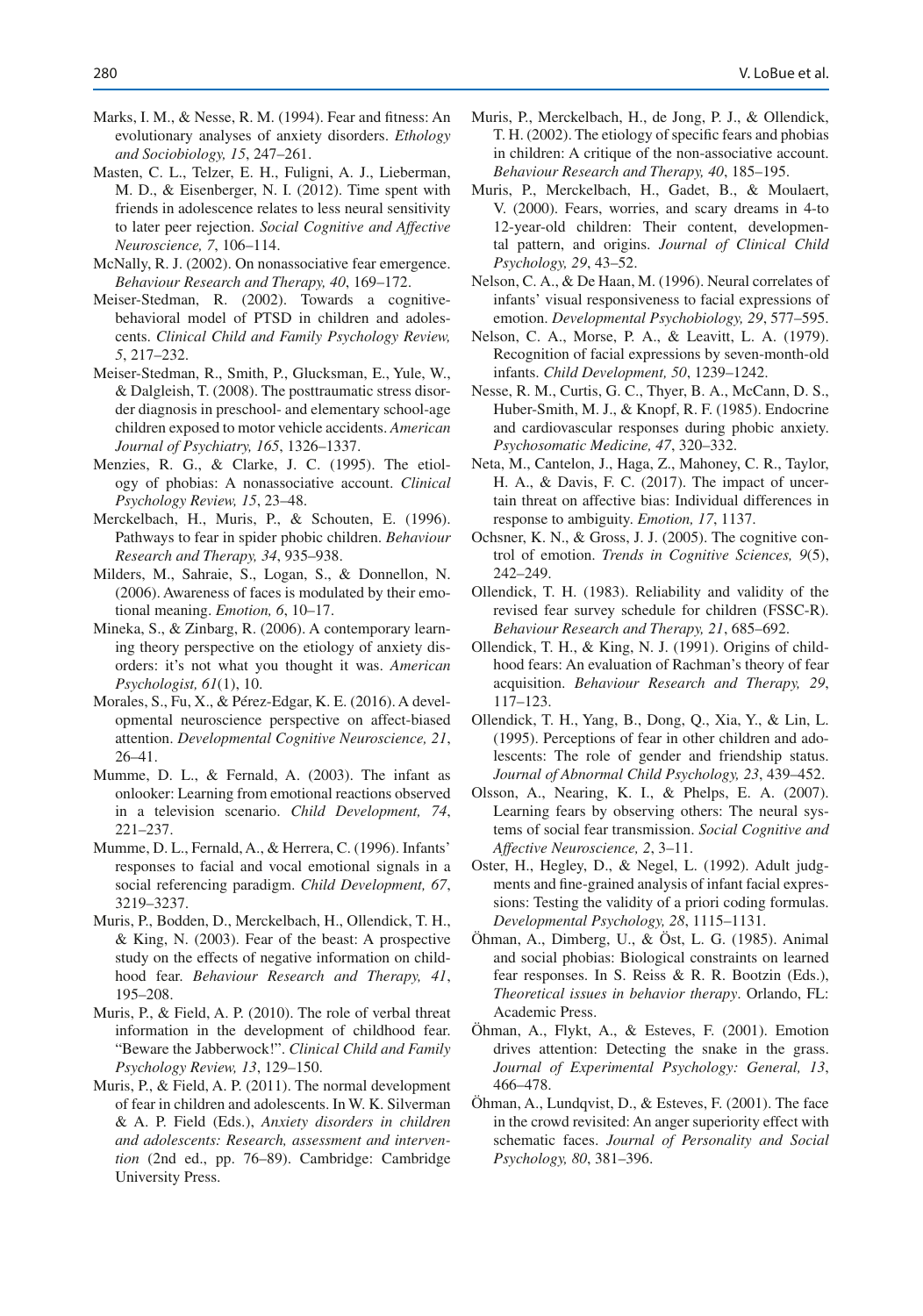- <span id="page-24-8"></span>Öhman, A., & Mineka, S. (2001). Fears, phobias, and preparedness: Toward and evolved module of fear and fear learning. *Psychological Review, 108*, 483–522.
- <span id="page-24-0"></span>Panksepp, J. (2007). Neurologizing the psychology of affects: How appraisal-based constructivism and basic emotion theory can coexist. *Perspectives on Psychological Science, 2*, 281–296.
- <span id="page-24-1"></span>Panksepp, J. (2008). The affective brain and core consciousness: How does neural activity generate emotional feelings. In M. Lewis, J. M. Haviland-Jones, & L. F. Barrett (Eds.), *Handbook of emotions* (3rd ed., pp. 47–67). New York, NY: Guildord Press.
- <span id="page-24-5"></span>Peltola, M. J., Leppänen, J. M., Mäki, S., & Hietanen, J. K. (2009). Emergence of enhanced attention to fearful faces between 5 and 7 months of age. *Social Cognitive and Affective Neuroscience, 4*, 134–142.
- <span id="page-24-6"></span>Peltola, M. J., Leppänen, J. M., Palokangas, T., & Hietanen, J. K. (2008). Fearful faces modulate looking duration and attention disengagement in 7-month-old infants. *Developmental Science, 11*, 60–68.
- <span id="page-24-7"></span>Peltola, M. J., Leppänen, J. M., Vogel-Farley, V. K., Hietanen, J. K., & Nelson, C. A. (2009). Fearful faces but not fearful eyes alone delay attention disengagement in 7-month-old infants. *Emotion, 9*, 560–565.
- <span id="page-24-10"></span>Pérez-Edgar, K., Bar-Haim, Y., McDermott, J. M., Chronis-Tuscano, A., Pine, D. S., & Fox, N. A. (2010). Attention biases to threat and behavioral inhibition in early childhood shape adolescent social withdrawal. *Emotion, 10*, 349–357.
- <span id="page-24-12"></span>Pérez-Edgar, K., Morales, S., LoBue, V., Taber-Thomas, B. C., Allen, K. M., Brown, K. M., & Buss, K. A. (2017). The impact of negative affect on attention patterns to threat across the first two years of life. *Developmental Psychology, 53*, 2219–2232.
- <span id="page-24-11"></span>Pérez-Edgar, K., Reeb-Sutherland, B. C., McDermott, J. M., White, L. K., Henderson, H. A., Degnan, K. A., … Fox, N. A. (2011). Attention biases to threat link behavioral inhibition to social withdrawal over time in very young children. *Journal of Abnormal Child Psychology, 39*, 885–895.
- <span id="page-24-25"></span>Phelps, E. A., Delgado, M. R., Nearing, K. I., & LeDoux, J. E. (2004). Extinction learning in humans: Role of the amygdala and vmPFC. *Neuron, 43*, 897–905.
- <span id="page-24-23"></span>Phelps, E. A., & LeDoux, J. E. (2005). Contributions of the amygdala to emotion process: From animal models to human behavior. *Neuron, 48*, 175–187.
- <span id="page-24-24"></span>Phelps, E. A., O'Connor, K. J., Gatenby, J. C., Gore, J. C., Grillon, C., & Davis, M. (2001). Activation of the left amygdala to a cognitive representation of fear. *Nature Neuroscience, 4*, 437.
- <span id="page-24-18"></span>Poulton, R., Davies, S., Menzies, R. G., Langley, J. D., & Silva, P. A. (1998). Evidence for a non-associative model of the acquisition of a fear of heights. *Behaviour Research and Therapy, 36*, 537–544.
- <span id="page-24-15"></span>Poulton, R., & Menzies, R. G. (2002). Non-associative fear-acquisition: A review of the evidence form retrospective and longitudinal research. *Behaviour Research and Therapy, 40*, 127–149.
- <span id="page-24-20"></span>Price-Evans, K., & Field, A. P. (2008). A neglectful parenting style moderates the effect of the ver-

bal threat information pathway on children's heart rate responses to novel animals. *Behavioural and Cognitive Psychotherapy, 36*, 473–482.

- <span id="page-24-9"></span>Purkis, H. M., & Lipp, O. V. (2009). Are snakes and spiders special? Acquisition of negative valence and modified attentional processing by non-fear-relevant animal stimuli. *Cognition & Emotion, 23*, 430–452.
- <span id="page-24-16"></span>Rachman, S. J. (1977). The conditioning theory of fear acquisition: A critical examination. *Behaviour Research and Therapy, 15*, 375–387.
- <span id="page-24-19"></span>Rachman, S. J. (2002). Fears born and bred: Nonassociative fear acquisition? *Behaviour Research and Therapy, 40*, 121–126.
- <span id="page-24-2"></span>Reissland, N., Francis, B., Mason, J., & Lincoln, K. (2011). Do facial expressions develop before birth? *PLoS One, 6*, e24081.
- <span id="page-24-21"></span>Reynolds, G., Askew, C., & Field, A. P. (2018). Behavioral inhibition and the associative learning of fear. In *Behavioral inhibition* (pp. 263–282). Cham, Switzerland: Springer.
- <span id="page-24-14"></span>Ricciuti, H. (1974). Fear and the development of social attachment in the first year of life. In M. Lewis & L. A. Rosenblum (Eds.), *The origins of fear* (Vol. 2, pp. 73–106). New York, NY: Wiley.
- <span id="page-24-22"></span>Roozendaal, B., McReynolds, J. R., Zee, E. A. V. d., Lee, S., McGaugh, J. L., & McIntyre, C. K. (2009). Glucocorticoid effects on memory consolidation depend on functional interactions between the medial prefrontal cortex and basolateral amygdala. *Journal of Neuroscience, 29*, 14299–14308.
- <span id="page-24-13"></span>Saarni, C., Campos, J. J., Camras, L. A., & Witherington, D. (2006). Emotional development: Action, communication, and understanding. In N. Einsenberg (Ed.), *Handbook of child psychology. Vol. 3. Social, emotional, and personality development* (6th ed., pp. 226– 299). New York, NY: Wiley.
- <span id="page-24-27"></span>Schiller, D., & Delgado, M. R. (2010). Overlapping neural systems mediating extinction, reversal and regulation of fear. *Trends in Cognitive Sciences, 14*, 268–276.
- <span id="page-24-26"></span>Schiller, D., Levy, I., Niv, Y., LeDoux, J. E., & Phelps, E. A. (2008). From fear to safety and back: Reversal of fear in the human brain. *Journal of Neuroscience, 28*, 11517–11525.
- <span id="page-24-4"></span>Schwartz, G. M., Izard, C. E., & Ansul, S. E. (1985). The 5-month-old's ability to discriminate facial expressions of emotion. *Infant Behavior and Development, 8*, 65–77.
- <span id="page-24-17"></span>Seligman, M. (1971). Phobias and preparedness. *Behavior Therapy, 2*, 307–320.
- <span id="page-24-3"></span>Serrano, J. M., Iglesias, J., & Loeches, A. (1992). Visual discrimination and recognition of facial expressions of anger, fear, and surprise in 4-to 6-month-old infants. *Developmental Psychobiology, 25*, 411–425.
- <span id="page-24-28"></span>Silvers, J. A., Insel, C., Powers, A., Franz, P., Helion, C., Martin, R. E., … Ochsner, K. N. (2017). vlPFC– vmPFC–amygdala interactions underlie age-related differences in cognitive regulation of emotion. *Cerebral Cortex, 27*, 3502–3514.